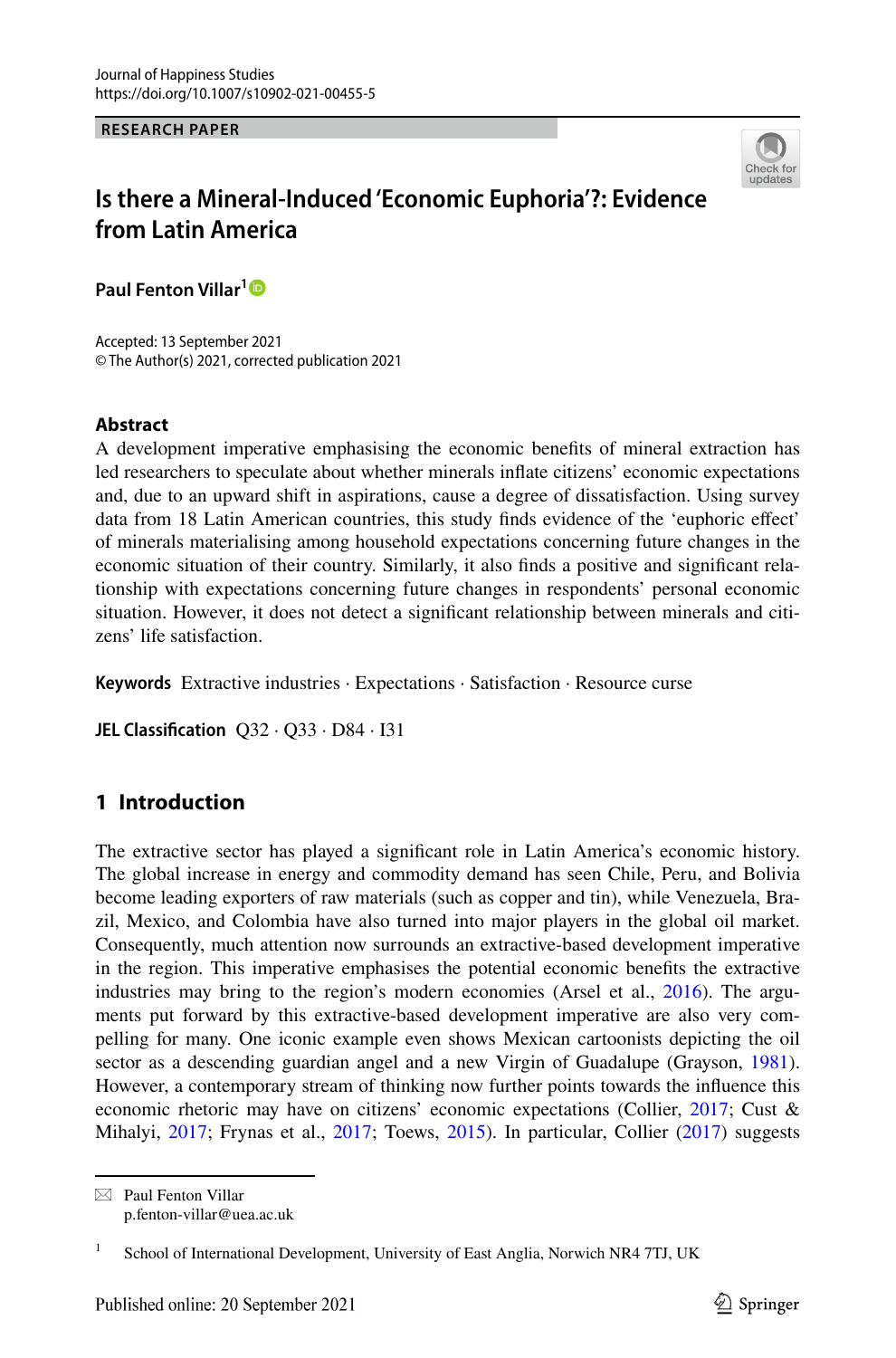the 'psychological efects' of countries' extractive activities have infated many citizens' expectations and Toews [\(2015](#page-27-0)) also theorises a link between increased mineral rents, heightened expectations, and citizen dissatisfaction.

Limited empirical evidence currently exists verifying these relationships (Toews, [2015;](#page-27-0) Cust & Mensah, [2020](#page-26-4)). Hence, evaluating public opinion data collected over 16 years from individuals across 18 Latin American countries (namely, Argentina, Bolivia, Brazil, Chile, Colombia, Costa Rica, Dominican Republic, Ecuador, El Salvador, Guatemala, Honduras, Mexico, Nicaragua, Panama, Peru, Uruguay, and Venezuela), this study further explores the relationship between the mineral sector and citizens' economic expectations and satisfaction. First this study looks at the relationship between the mineral sector and both respondents' reported expectations about changes in their country's economic situation and their expectations about changes in their own economic situation. The distinction between the two types of expectations is important in this research because individuals may expect that minerals can improve the economic prospects of the country, on average, but not necessarily their own prospects if the benefts accrue to a small minority/the elite. If accurate, this might provide some explanation towards understanding the clamour for public consumption of mineral revenues and the breakdown in state-society relations seen in many resource-rich countries (Collier, [2017\)](#page-26-1).

Second, this study examines the relationship between the mineral sector and citizens' life satisfaction. This primarily builds on Toews' ([2015\)](#page-27-0) exposition on the potential link between mineral wealth, expectations, and citizen satisfaction. However, it also contributes to the burgeoning literature probing into the determinants of citizen satisfaction. This includes a large literature examining the purported positive relationship between income and satisfaction (Zee Ma & Zhang, [2014\)](#page-27-1), as well other economic factors such as infation (Di Tella et al., [2003](#page-26-5)), unemployment (Blanchfower et al., [2014\)](#page-25-1), and international trade (Bjørnskov et al., [2008\)](#page-25-2). While much ambiguity exists regarding the precise relationship between these factors and satisfaction, many of the intricacies of these issues are discussed in further detail in reviews of the feld (e.g. see Clark, [2018\)](#page-26-6). The controversies caused by the so-called Easterlin paradox, for instance, suggests the positive efects of income on satisfaction may diminish at sufficiently high levels of income (Easterlin, [2015\)](#page-26-7). Otherwise, studies in this literature also regularly explore the explanatory power of individuals characteristics such as age, gender and education on satisfaction (further discussed below) (Oshio, [2017](#page-26-8)).

In this vein, this study contributes to a new strain of this literature on the determinants of satisfaction related to a paradox dubbed the '*Happiness Resource Curse*' (Ali et al., [2020\)](#page-25-3). Here recent cross-country research indicates a negative correlation exists with mineral rents when comparing average satisfaction levels between countries (see Ali et al., [2020;](#page-25-3) Mignamissi & Kuete, [2021\)](#page-26-9). However, from these studies, it is difficult to discern the degree that these correlations could be susceptible to the various statistical fallacies aggregated (averaged) data are prone to (Aitkin & Longford, [1986;](#page-25-4) Woodhouse & Goldstein, [1988;](#page-27-2) Zee Ma & Zhang,  $2014$ ).<sup>[1](#page-1-0)</sup> This study benefits from access to a rich database of individual-level data to examine satisfaction outcomes. It is very much in the same ilk of studies as the vintage piece by Di Tella et al. ([2003\)](#page-26-5) on 'the Macroeconomics of Happiness'.

<span id="page-1-0"></span><sup>&</sup>lt;sup>1</sup> Simpson's paradox provides one good example here (Simpson, 1951). Recall that Simpson's Paradox is a situation where the relationship between two variables is reversed in comparisons using aggregated (averaged) data. Of course, in practice, the relationship is not always completely reversed (e.g. signifcant relationship may simply become insignifcant or the sign and signifcance may not change at all).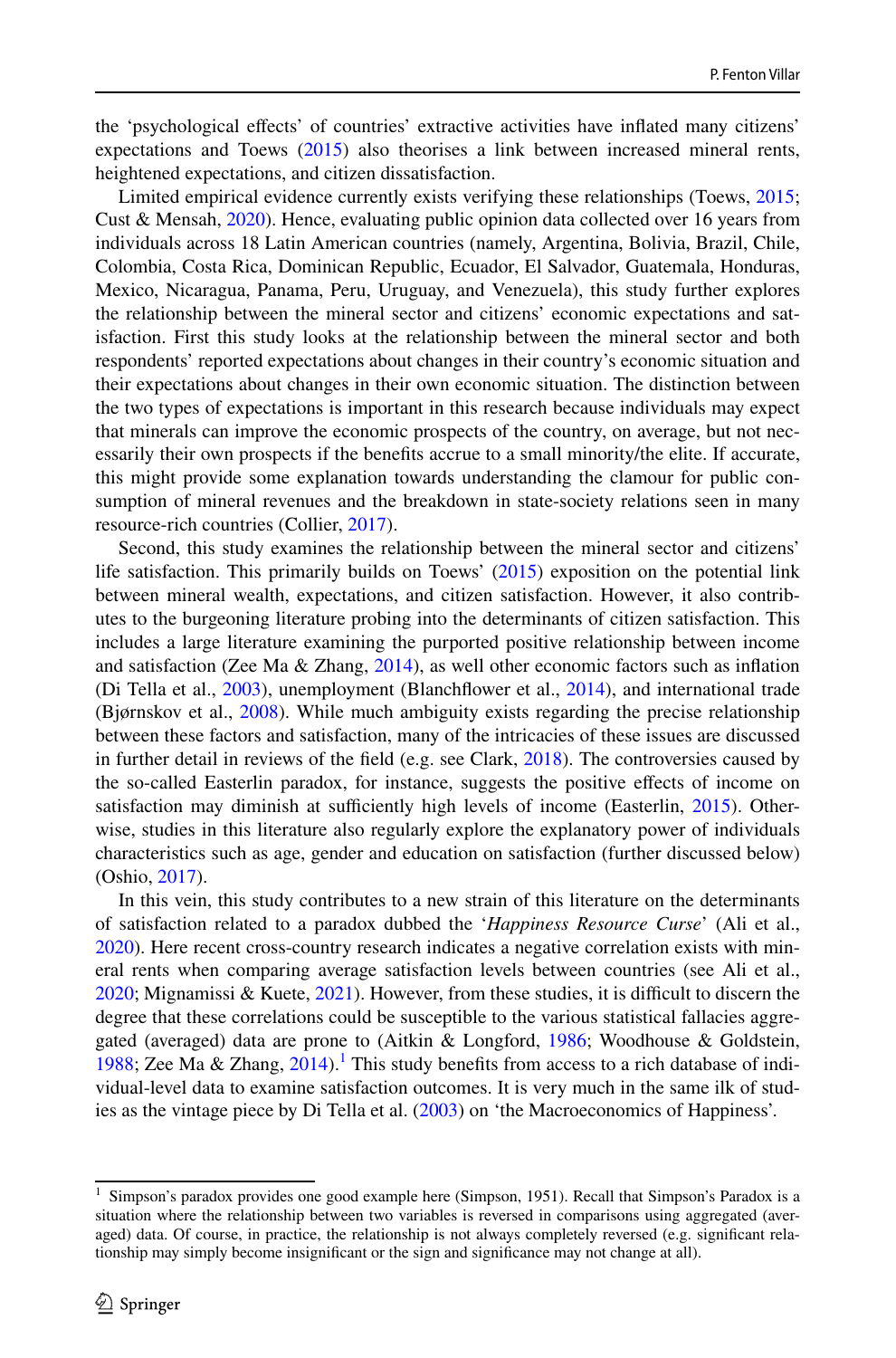Overall, this study fnds evidence of a mineral-induced 'euphoric efect' materialising among citizens expectations concerning changes in the economic situation of their country and changes in their personal economic situation. However, it does not detect a corresponding signifcant relationship between minerals and citizens' life satisfaction hypothesised by either Toews' ([2015\)](#page-27-0) or the broader literature on the Happiness Resource Curse. This paper continues in Sect. [2](#page-2-0) with a review of synergies linking minerals with economic expecta-tions and satisfaction. Section [3](#page-3-0) then provides more details of the study's methodology and Sect. [4](#page-10-0) presents the results of the empirical analysis. Finally, Section [5](#page-17-0) summarises the study's fndings and provides concluding remarks with respect to future research.

### <span id="page-2-0"></span>**2 Minerals, Economic Expectations, and Satisfaction: Literature Review**

Many economic arguments now consider the revenues derived from the extraction of minerals can constitute a major shock to national wealth (spurring economic activity). This includes numerous well-known growth models that emphasise these revenues may provide economies with the investible funds needed to improve local infrastructure and public services, as well as the capital to industrialise or develop infant industries (e.g. Balassa, [1980;](#page-25-5) Hartwick, [1977](#page-26-10); Rostow, [1960\)](#page-27-3). A related argument, based on the Harrod-Domar model, also suggests these revenues may help to plug the fnancing gap in many developing economies and start a self-sustaining process of capital accumulation and economic growth (Easterly, [1999\)](#page-26-11). Ali et al. ([2020\)](#page-25-3) further describe that, in principle, this means mineral rents may be positively related to satisfaction where they can be used to invest in welfare-enhancing activities.

However, the economic opportunities related to the extraction of minerals are increasingly leading scholars to believe that these ideals may be infating citizens' economic expectations (Frynas et al., [2017](#page-26-3)). Some consider the potential implications of these issues. For example, Collier ([2017\)](#page-26-1) describes that exaggerated expectations among citizens may build appetites for increased spending. Others highlight infated expectations may explain a common predisposition among citizens towards 'Mineral Populism' (encouraging voters to elect politicians who make overly ambitious promises about mineral revenues, e.g. see Stolan et al., [2017](#page-27-4)). It is also thought these issues may incite contestations of power (which can affect state functioning and trust in public governance, e.g. see discussions by Tyce, [2020,](#page-27-5) and Fenton Villar, [2020\)](#page-26-12). Alternatively, Toews ([2015\)](#page-27-0) suggests these heightened expectations may cause an upward shift in individuals' aspirations, thus precluding them from deriving a degree of economic satisfaction.

Despite increasing speculation concerning the relationship between mineral extraction and expectations, it is not necessarily the case that a country's mineral wealth does infate citizens expectations. The literature dedicated to an empirical phenomenon widely known as the *Resource Curse* further reports on the relative economic underperformance of many mineral-dependent economies (Gilberthorpe & Papyrakis, [2015](#page-26-13)). In this respect, the literature dedicated to the resource curse also describes some of the difficult realities economies dependent on mineral extraction can face in terms of increased political confict, corruption, economic volatility, de-industrialisation, environmental degradation and ftful fscal spending (see Papyrakis & Pellegrini, [2019](#page-27-6)).

These same issues point to the many reasons citizens may become dissatisfed with economic activity related to the mining sector (Ali et al., [2020\)](#page-25-3). For instance, there is often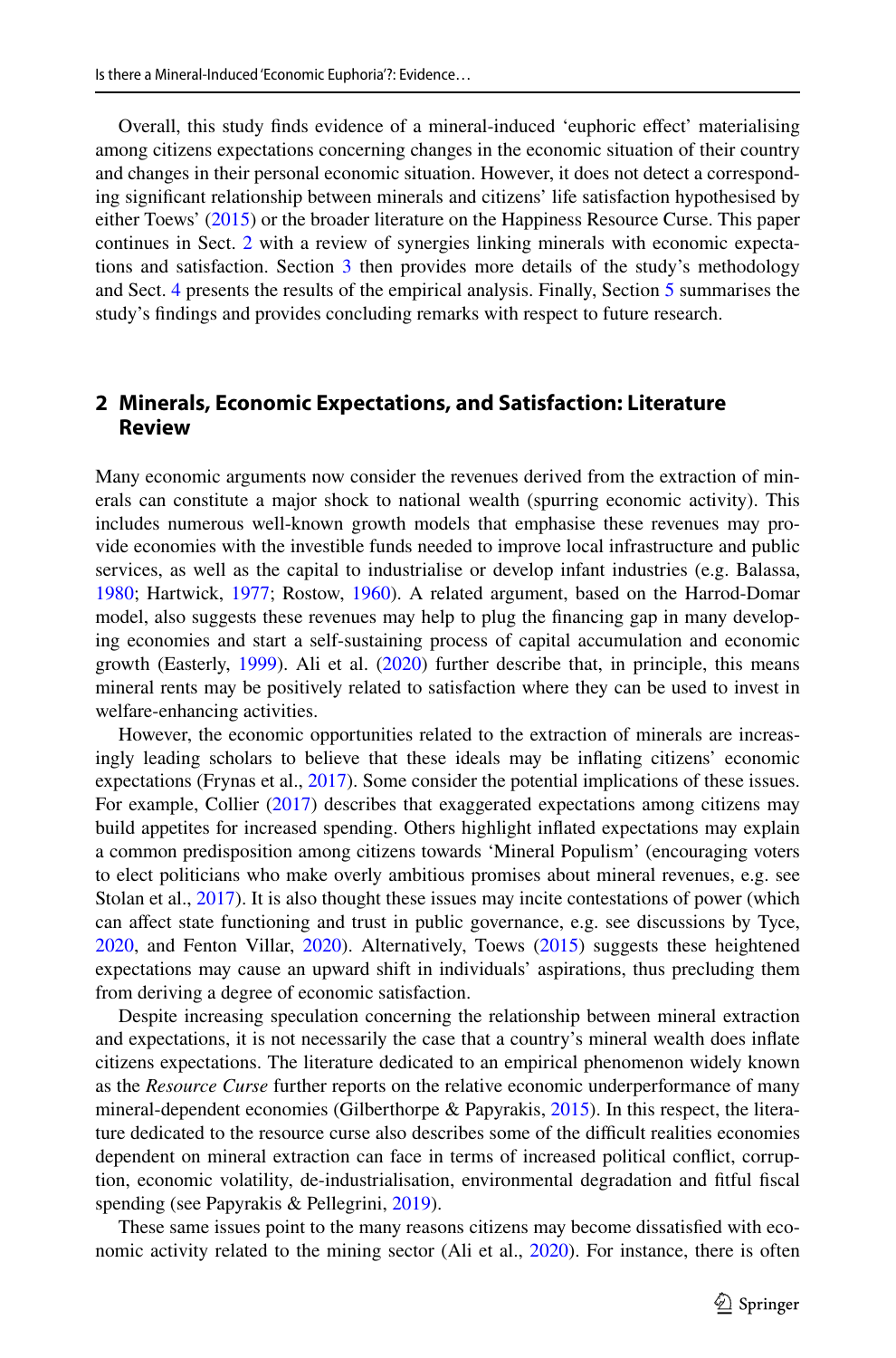public apprehension concerning local communities' potential vulnerability to the environmental and health liabilities associated with mineral extraction. For example, considerable environmental concerns arose surrounding deep-water oil activity in Brazil's Foz do Amazonas Basin due to its environmentally sensitive ecosystems and nearby coral reefs. Environmentalists in the region highlighted that leaked oil could devastate local environments in Brazil's northern state Amapá (which is home to the world's largest belt of mangroves and thousands of square miles of rainforest, see Nogueira, [2017](#page-26-14)). Recent environmental studies from Latin America have also highlighted some of the livelihood issues arising from extensive contamination of soil and vegetation due to mineral extraction (e.g. see Barraza et al., [2018\)](#page-25-6). Such problems may weigh down on individuals' satisfaction as they create a cause for concern for their environment. For some, these concerns are so compelling that it even spills over into mass protests and violent confict (e.g. see Haselip, [2011\)](#page-26-15).

However, quantitative evidence examining the 'euphoric efects' of minerals on citizens' economic expectations or its relationship with citizen satisfaction remains limited (and none yet focused on Latin America). Of the evidence available, Toews [\(2015](#page-27-0)) frst examined the efects of world oil prices on household income satisfaction in Kazakhstan between 2001 and 2005 theorising a link between expectations, aspirations, and satisfaction with income. He found that households located closer to an oil feld report a signif-cantly lower level of income satisfaction following oil price increases.<sup>[2](#page-3-1)</sup> Since this analysis, cross-country studies have also shown a negative correlation exists with mineral rents when comparing average satisfaction levels between countries (see Ali et al., [2020;](#page-25-3) Mignamissi & Kuete, [2021](#page-26-9)).

Further to this, the results of a recent lab-in-the-feld experiment in Mozambique by Armand et al.  $(2020)$  $(2020)$  have shown that disseminating information about mineral wealth increased citizens' optimism about the future. Cust and Mensah ([2020\)](#page-26-4) have also studied the efects of oil discoveries on citizens' expectations in Africa. Assuming oil discovery announcements and households reported expectations are not subject to calendar efects, their fndings indicate expectations concerning changes in the economy and their living conditions increased in the months following a discovery. Meanwhile, Paler et al. [\(2020](#page-27-7)) reports expectations concerning the future benefts of oil are higher among voters in oil constituencies in swing states in Uganda. However, they caution the data is observational and cross-sectional and as such does not capture the causal efects of oil.

# <span id="page-3-0"></span>**3 Methodology**

This study contributes to this literature a novel empirical analysis examining the euphoric efects of the extractive sector on citizens' economic expectations and its relationship with life satisfaction in Latin America. This section provides details of the study's estimation strategy and data and the next section presents the results of the analysis.

### **3.1 Identifying the Efects of the Mineral Sector**

Despite decades of research, questions concerning the effects of the extractive sector on social, political, and economic outcomes largely remain unresolved (Gilberthorpe &

<span id="page-3-1"></span><sup>&</sup>lt;sup>2</sup> An updated version of Toews' ( $2015$ ) empirical analysis is provided by Girard et al. ( $2020$ ).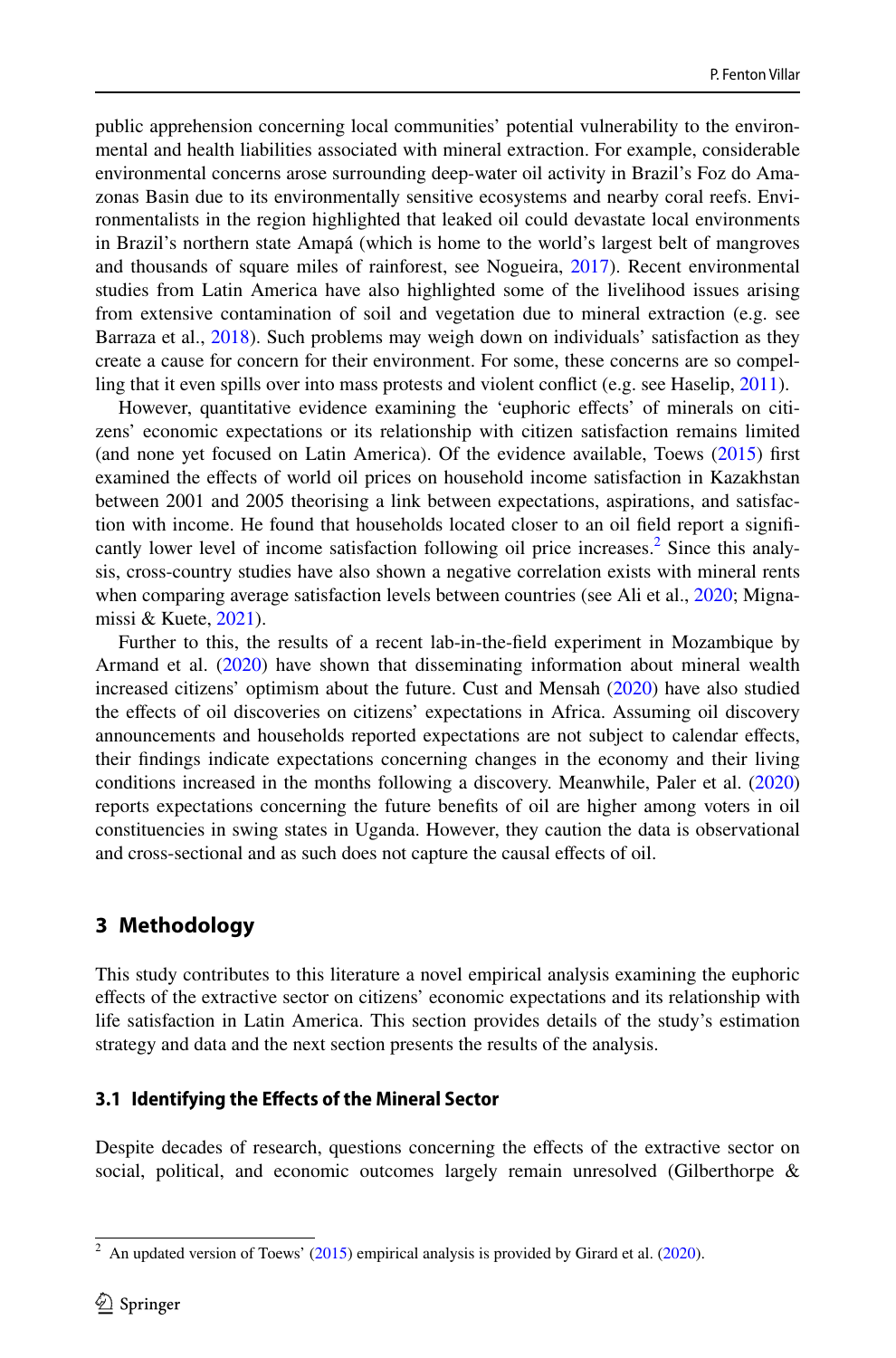Papyrakis, [2015\)](#page-26-13). Much of the disagreement owes to the difficulty identifying some degree of exogenous variation in countries mineral wealth to consistently identify the efects of the extractive sector (Cassidy, [2019\)](#page-26-17). Here it is important to understand that mineral exploration and production are determined by various endogenous, unobserved, and hard to measure factors. For instance, David and Wright [\(1997](#page-26-18)) describe the competitive advantage some economies, such as the U.S., have in the extractive sector due to its technological superiority and high institutional quality. Brunnschweiler and Poelhekke ([2019\)](#page-25-8) also highlight the importance of legal factors and ownership structure. More broadly, van der Ploeg and Poelhekke [\(2017](#page-27-8)) generalise these issues and refer to a multitude of factors, from changing political and institutional regimes to fuctuating economic factors, which may be correlated with both the size of an extractive sector and socio-economic outcomes. They explain that inevitably estimates of the effects of the extractive sector suffer from bias caused by omitted and confounding variables.

To resolve this estimation problem, some studies have recently explored a promising approach which instruments countries' mineral rents with their endowment of sedimentary land (e.g. see Cassidy, [2019](#page-26-17) and Mahdavi et al., [2020\)](#page-26-19). To add context here, Cassidy [\(2019](#page-26-17)) explains that a geological pre-requisite for the formation of oil reservoirs includes source rocks (a sedimentary rock deposited by algae and zooplankton millions of years ago) which form in sedimentary basins. It is also the case that sedimentary basins are home to numerous other deposits. For example, nearly all of the world's coal is found in sedimentary rock and many metal ores can also be located in them (Cathles, [2019;](#page-26-20) Kyser, [2007](#page-26-21); Wright, [1985\)](#page-27-9). Sedimentary basins are, therefore, a time-invariant geological factor that determines countries' prospective mineral endowments.<sup>3</sup>

However, using sedimentary basins as an instrument in this instrumental variable (IV) approach is based on the assumption that sedimentary basins only afect an outcome variable indirectly (through mineral rents). This is known as the exclusion restriction. Several concerns exist with this IV approach in this context. One important issue is that the extractive sector's activity in sedimentary basins may infuence expectations other than through the rents they generate. For instance, extractive companies' activity securing and locating prospective mineral endowments in sedimentary basins can directly provoke public attention towards the sector and this often coincides with the early onset of mineral-related political rhetoric and public debate (Arezki et al., [2017](#page-25-9); Cust & Mihalyi, [2017](#page-26-2); and Mihalyi, [2020\)](#page-26-22). Haselip ([2011\)](#page-26-15) further provides an example here describing the community consultation process for developing oil in the Peruvian Amazonia. It emphasises that public interest in the extractive sector's activity in sedimentary basins can occur a long time before either the extraction or formal exploration for minerals even starts.

Methodologically, this study poses a novel way of building on and adapting Cassidy's ([2019\)](#page-26-17) explanations about the relevance of sedimentary basins to the mineral sector to assess the efects of its activity. This approach contrasts with previous studies, such as Cassidy ([2019\)](#page-26-17) and Mahdavi et al. ([2020\)](#page-26-19), which assumes the sector's activity in sedimentary basins only afect outcomes through minerals rents (i.e. at the point of production). It is

<span id="page-4-0"></span><sup>&</sup>lt;sup>3</sup> Some other studies have also used geological layers as a means of identification. For example, more recently Bazillier and Girard ([2020\)](#page-25-10) have used the geoglogical layer determined by the Birimian volcanosedimentary basin in Burkina Faso to capture the efects of informal (unregistered) gold mines. Alternatively, Fernihough and O'Rourk [\(2014](#page-26-23)) present a natural experiment using the proximity of European cities to rock strata from the Carboniferous era to examine the population efects of coal-felds between 1750 and 1900.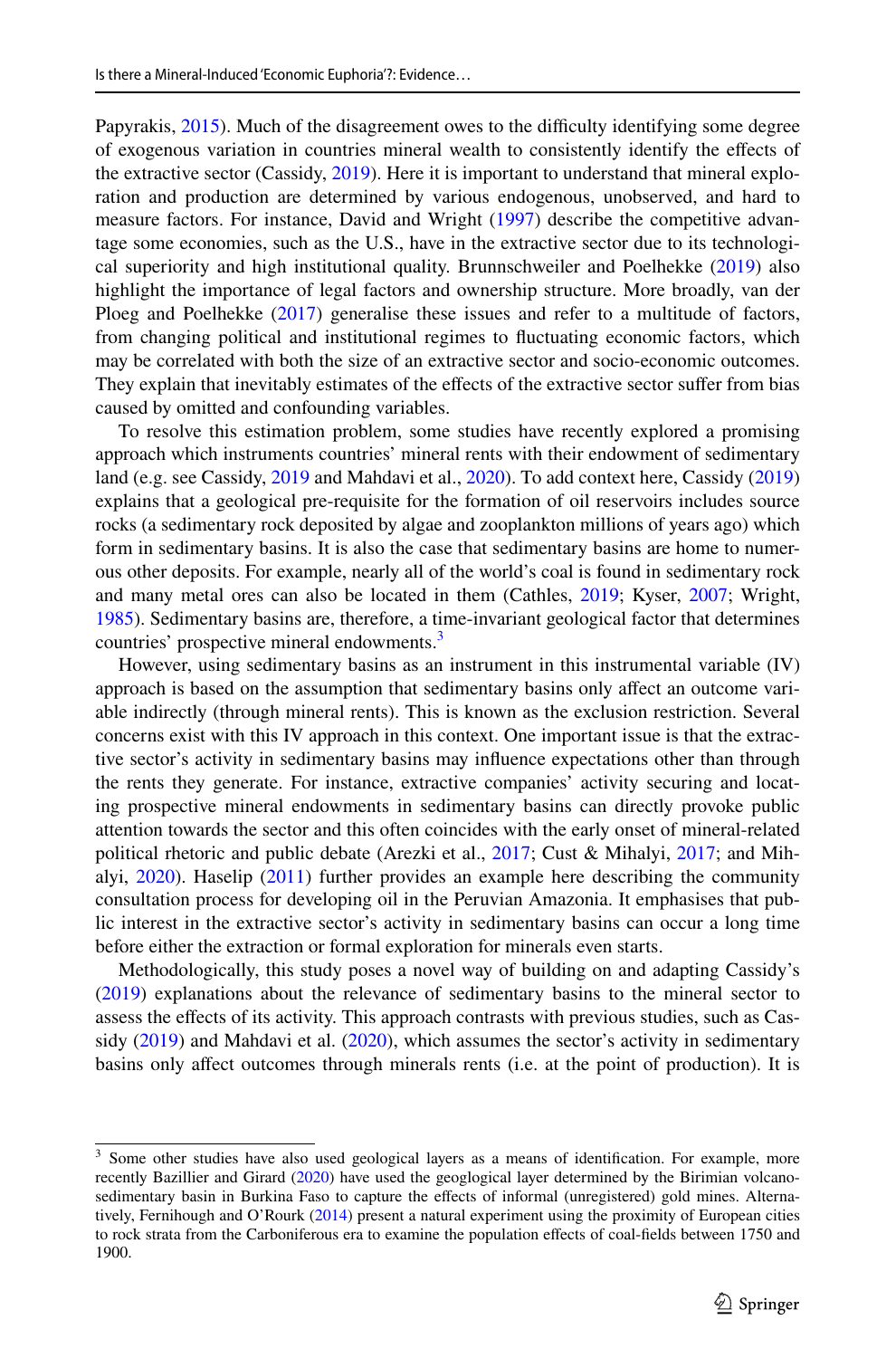forged on the understanding that the mineral-focused rhetoric in Latin American societies, which potentially affects individuals' expectations and satisfaction, is jointly determined by both rents from mineral extraction and countries' endowment of land in a sedimentary basin determining their prospective mineral resources. This also refects explanations, such as those by Reiss ([1990\)](#page-27-10), that the extractive sectors economic interests (e.g. capital expenditure) extend beyond activities related to immediate production and also encompass exploration for prospective mineral endowments.

Further to this, here it is hypothesised that these factors may interact to some degree. In other words, the efects of mineral rents on expectations and satisfaction may vary according to countries' endowment of land in sedimentary basins (and vice versa). One reason explaining why these factors may interact includes that the added interest arising from commercial activity related to prospective mineral endowments in sedimentary basins could help to reinforce economic expectations concerning current rents. For example, as highlighted by Haselip's ([2011\)](#page-26-15) case study, public interactions on future developments may also infuence the publics experience and expectations of existing extractive activity. Alternatively, looking at this another way, the extractive sector may hold more political clout in economies that are more dependent on its rents. This political clout might allow extractive companies to push their commercial interests higher up the public agenda (causing greater interest in their activity developing prospective mineral endowments in sedimentary basins, ceteris paribus).

Given this hypothesis, the econometric specifcation used in this study involves regressing measures of individual expectations and satisfaction on the interaction between a measure of a country's mineral rents and a measure of its land in sedimentary basins. While mineral rents are considered to be endogenous (see above), after controlling for country fxed efects, the sedimentary basin variable is exogenous. This interaction term is potentially very interesting here because the coefficient of an interaction term between an endogenous variable and an exogenous variable is consistent, as long as the endogenous variable is controlled for in the regression (e.g. see Bun & Harrison, [2019\)](#page-26-24). Hence, this interaction term may provide us with important insights into a degree of variation in the outcomes which are caused by the time-varying efects of countries prospective mineral endowments. The efects caused by prospective mineral endowments have seen a notable increase in attention in recent years but it remains an issue we know little about (Mihalyi, [2020\)](#page-26-22).

Beyond this, this interaction effect also provides estimates from which we may speculate about the direction of the sectors overall efect. No research in this context is infallible (with all studies holding some limitation or untestable assumption, e.g. about exclusion restrictions etc., to justify their claims about the estimated efects of minerals) and looking only at the interaction term limits what we might infer about the magnitude of the full mar-ginal effect of the extractive sector.<sup>[4](#page-5-0)</sup> However, speculating about the sign of overall effects from the variation caused by the interaction term appears relatively reasonable given the discussion above justifying the interaction term. It suggests the interaction term is expected to increase the extent of the rhetoric towards the extractive sector and magnify the efects the sector has on outcomes. To summarise this point, while we may not be able to detect the full magnitude of the efects of the extractive sector from this approach, this is not that

<span id="page-5-0"></span><sup>&</sup>lt;sup>4</sup> Although, if the total effects of the sector is determined by activity related to both production and prospective endowments in sedimentary basins, this limitation is no diferent to any study that etsimates the efects of rents (could they consistently estimates the efects with some exogenous degree of variation).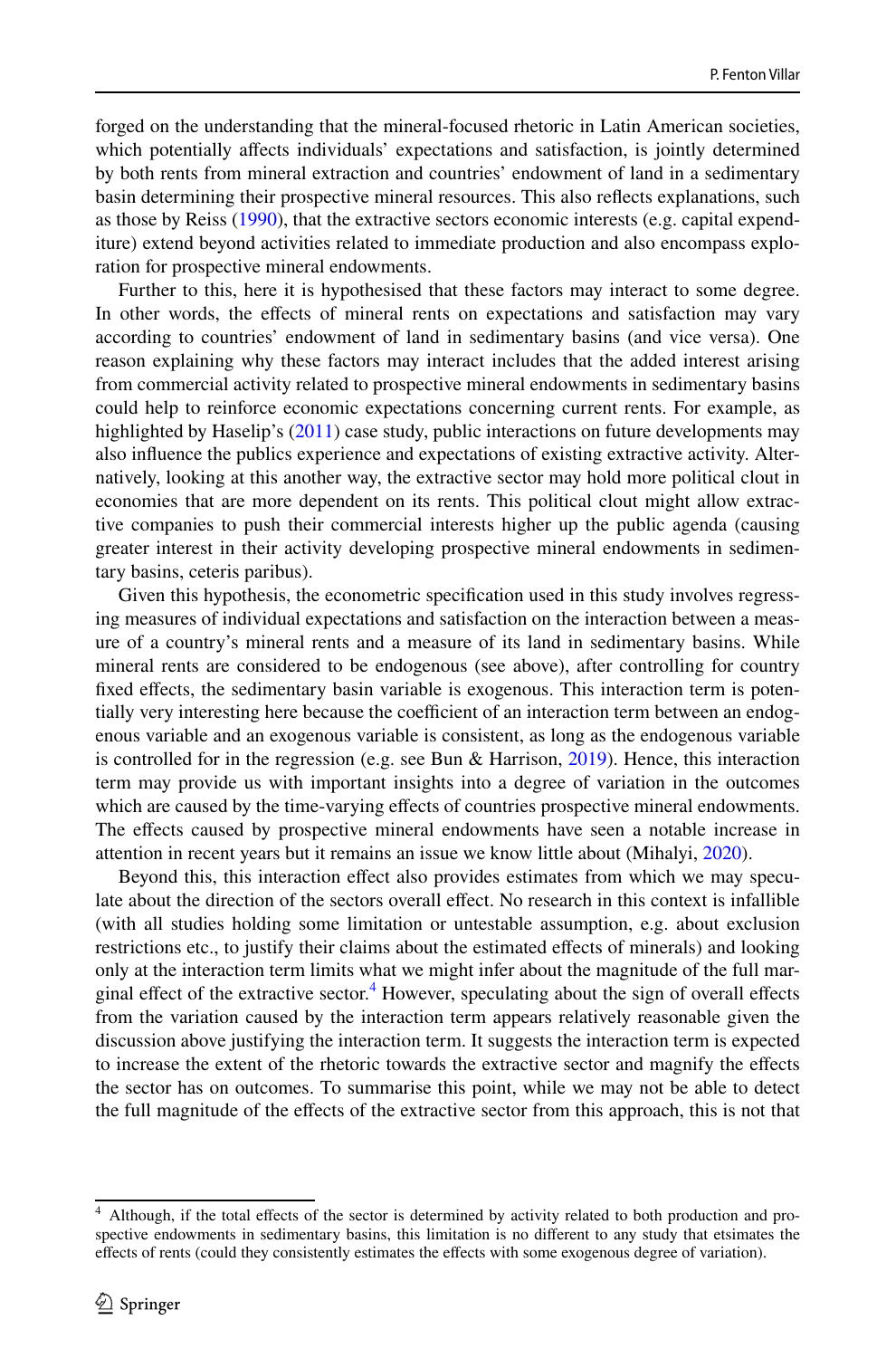important for the sake of interpreting the interaction term (which also provides us with important insights into the efects of the sector).

#### **3.2 Data**

This study collates data on expectations from a repeated cross-section public opinion survey covering individuals from 18 countries in Latin America. The survey, conducted by national polling frms, compiles nationally representative data from between 1000 and 1200 respondents per country per year and has been centralised by the Latinobarómetro database since 1996. This analysis focuses on collating and analysing survey responses between 2001 and 2017 due to the availability of expectations variable data described below. Our particular focus on Latin America is driven by the region's prominent public debates concerning the role of mineral extraction in development (e.g. see Pellegrini, 2018). The region's pervasive public interest and political rhetoric towards the extractive sector make it an ideal testing ground to explore the relationship between mineral extraction and ordinary citizens' expectations. However, another reason justifying our interest in this dataset refects that, compared to other public surveys (including those compiled outside of Latin America–such as other geographic regions' Barometer datasets), the frequency of this (almost) annual survey provides a rich dataset from which we may also examine how expectations evolve with time.<sup>[5](#page-6-0)</sup>

Using the data available from the Latinobarómetro database, this study examines two outcome variables directly related to respondents' economic expectations. The survey questions these variables derive from ask respondents whether they expect changes to; i) the economic situation of their country in the coming 12 months (**Country Exp.**) and ii) their own personal economic situation in the coming 12 months (**Personal Exp.**). Scaled between 1 and 5, the original ordering of the survey responses are reversed so that larger values indicate a more optimistic outlook. Hence the values 1, 2, 3, 4, and 5 indicate that one expects the economic situation to get "much worse", "a little worse", "stay about the same", "little better", and "much better", respectively. Table [1](#page-7-0) further reports descriptive statistics for these indicators and Appendix [1](#page-19-0) provides further details for each variable.

Beyond looking at individuals expectations, this study also aims to provide some empirical insights into the potential relationship between the extractive sector and respondents' reported life satisfaction. This builds on recent fndings by Ali et al. [\(2020](#page-25-3)) and Mignamissi and Kuete ([2021\)](#page-26-9) that the sector may have a detrimental efect on citizen's satisfaction, as well as Toews' [\(2015](#page-27-0)) exposition on the link between minerals, citizens' aspirations, and their degree of satisfaction. The outcome variable here derives from a survey question in

<span id="page-6-0"></span><sup>&</sup>lt;sup>5</sup> The dataset contains gaps for years where the survey was not conducted or a survey question was not asked. The gaps that exist within this dataset are relatively minor (with data absent only for a few years of the entire study period). The frequency and consistency of the data makes the Latinobarómetro an extremely advantageous data source in the sense that, compared to other datasets with expectations data available from cross-national surveys (inc. other regions Barometer datasets – which are typically available every 3–4 years), the frequency of this data provides a much greater degree of variation from which we may examine how responses evolve over-time. This is suited to our methodological approach using country-fxed efects. This approach limits the degree of variation used to infer estimated efects but controls for timeinvariant unobserved factors (such as innate cultural history and geographic and geological factors) which would otherwise confound our analysis and are very difficult to accurately measure or completely capture in a regression model.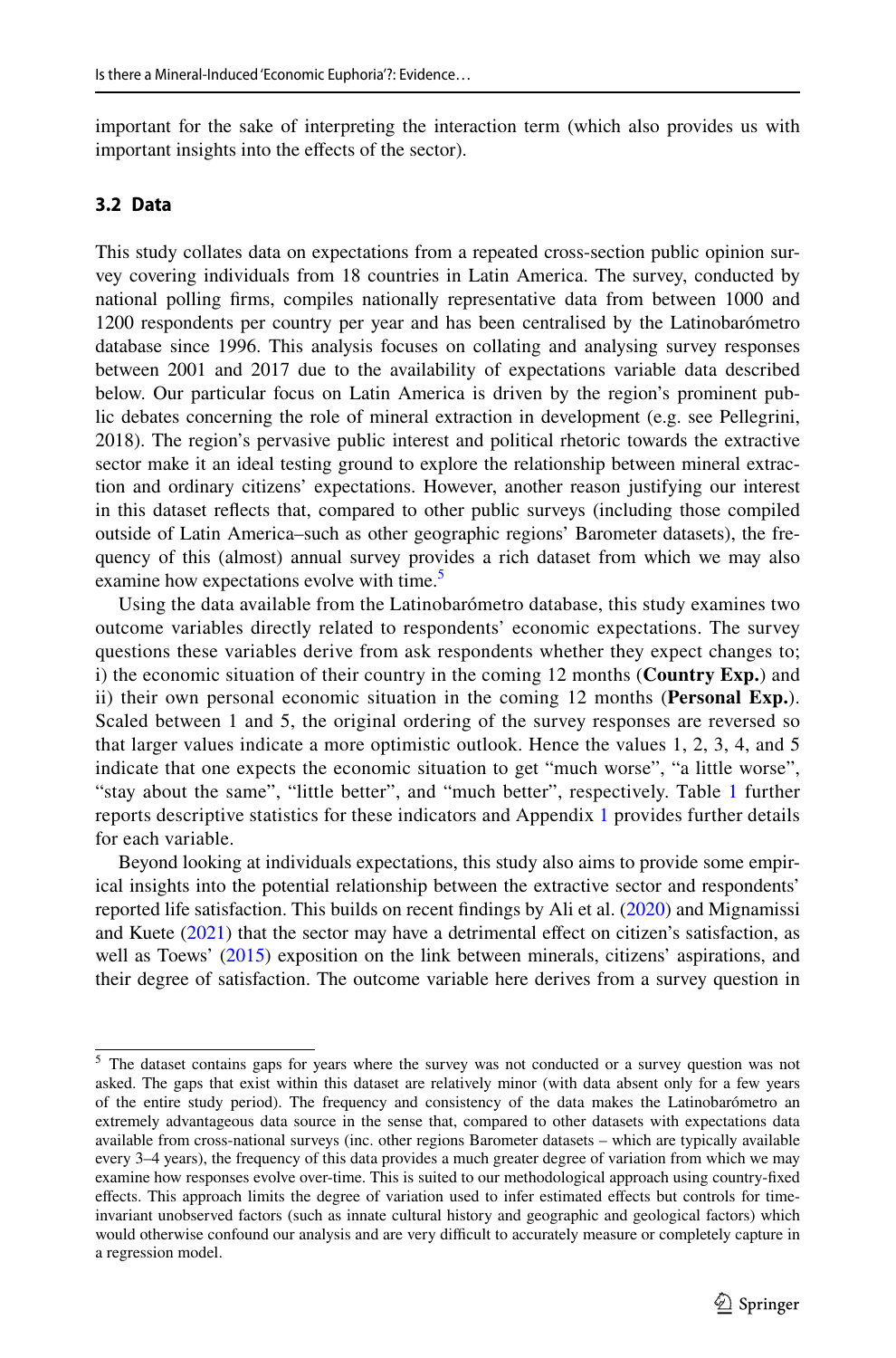| Variables              | Obs     | Mean   | Std. dev | Min              | Max            |
|------------------------|---------|--------|----------|------------------|----------------|
| Country Exp            | 252,568 | 3.003  | 1.058    | $\mathbf{1}$     | 5              |
| Personal Exp           | 272,497 | 3.375  | 0.964    | $\mathbf{1}$     | 5              |
| Life sat               | 273,583 | 2.983  | 0.837    | 1                | $\overline{4}$ |
| Min. dep               | 292,755 | 0.048  | 0.061    | $\overline{0}$   | 0.315          |
| Min. per capita        | 292,755 | 4.579  | 2.643    | $\overline{0}$   | 8.511          |
| Oil dep                | 292,755 | 0.030  | 0.053    | $\overline{0}$   | 0.305          |
| Oil per capita         | 292,755 | 3.228  | 2.961    | $\theta$         | 8.478          |
| Basin                  | 292,755 | 0.491  | 0.212    | 0.116            | 0.992          |
| Min. Dep.* Basin       | 292,755 | 1.957  | 2.736    | $\boldsymbol{0}$ | 15.597         |
| Min. per capita* Basin | 292,755 | 2.078  | 1.394    | $\overline{0}$   | 4.369          |
| Oil Dep.* Basin        | 292,755 | 1.340  | 2.486    | $\overline{0}$   | 15.118         |
| Oil per capita* Basin  | 292,755 | 1.480  | 1.562    | $\Omega$         | 4.301          |
| Age                    | 292,755 | 39.717 | 16.395   | 16               | 99             |
| Male                   | 292,755 | 0.487  | 0.499    | $\overline{0}$   | $\mathbf{1}$   |
| <b>Civil Status</b>    |         |        |          |                  |                |
| Married                | 291,167 | 0.569  | 0.495    | $\overline{0}$   | $\mathbf{1}$   |
| Single                 | 291,167 | 0.316  | 0.465    | $\overline{0}$   | $\mathbf{1}$   |
| Separated              | 291,167 | 0.114  | 0.318    | $\overline{0}$   | $\mathbf{1}$   |
| Socio-economic status  |         |        |          |                  |                |
| Very bad               | 292,749 | 0.034  | 0.181    | $\overline{0}$   | $\mathbf{1}$   |
| <b>Bad</b>             | 292,749 | 0.146  | 0.353    | $\overline{0}$   | $\mathbf{1}$   |
| Not bad                | 292,749 | 0.422  | 0.493    | 0                | 1              |
| Good                   | 292,749 | 0.324  | 0.468    | $\overline{0}$   | 1              |
| Very Good              | 292,749 | 0.072  | 0.259    | $\overline{0}$   | $\mathbf{1}$   |
| Education              |         |        |          |                  |                |
| Primary                | 292,723 | 0.495  | 0.499    | $\boldsymbol{0}$ | $\mathbf{1}$   |
| Secondary              | 292,723 | 0.344  | 0.475    | $\overline{0}$   | 1              |
| Higher                 | 292,723 | 0.159  | 0.365    | 0                | 1              |
| Log GDP pc             | 292,755 | 9.221  | 0.499    | 8.102            | 10.013         |
| GDP Growth %           | 292,755 | 2.415  | 3.424    | $-11.854$        | 16.261         |
| <b>Trade Openness</b>  | 292,755 | 63.901 | 27.43    | 21.852           | 166.698        |
| Unemployment           | 292,755 | 6.496  | 3.309    | 2.219            | 19.590         |
| Inflation              | 292,755 | 7.864  | 7.746    | $-4.620$         | 45.943         |

<span id="page-7-0"></span>**Table 1** Descriptive statistics

the Latinobarómetro asking whether respondents are satisfed with their life (**Life Sat.**). Scaled between 1 and 4, the original ordering of respondents' responses are again reversed so that larger values indicate a higher degree of life satisfaction. The values 1, 2, 3, and 4, indicate that they are "not satisfed at all", "not very satisfed", "fairly satisfed", and "very satisfed" with their life.

The econometric specifcation used in this study involves regressing measures of individual expectations on the interaction between a measure of a country's mineral rents and a measure of its land in sedimentary basins. This study uses data from Cassidy [\(2019](#page-26-17)) on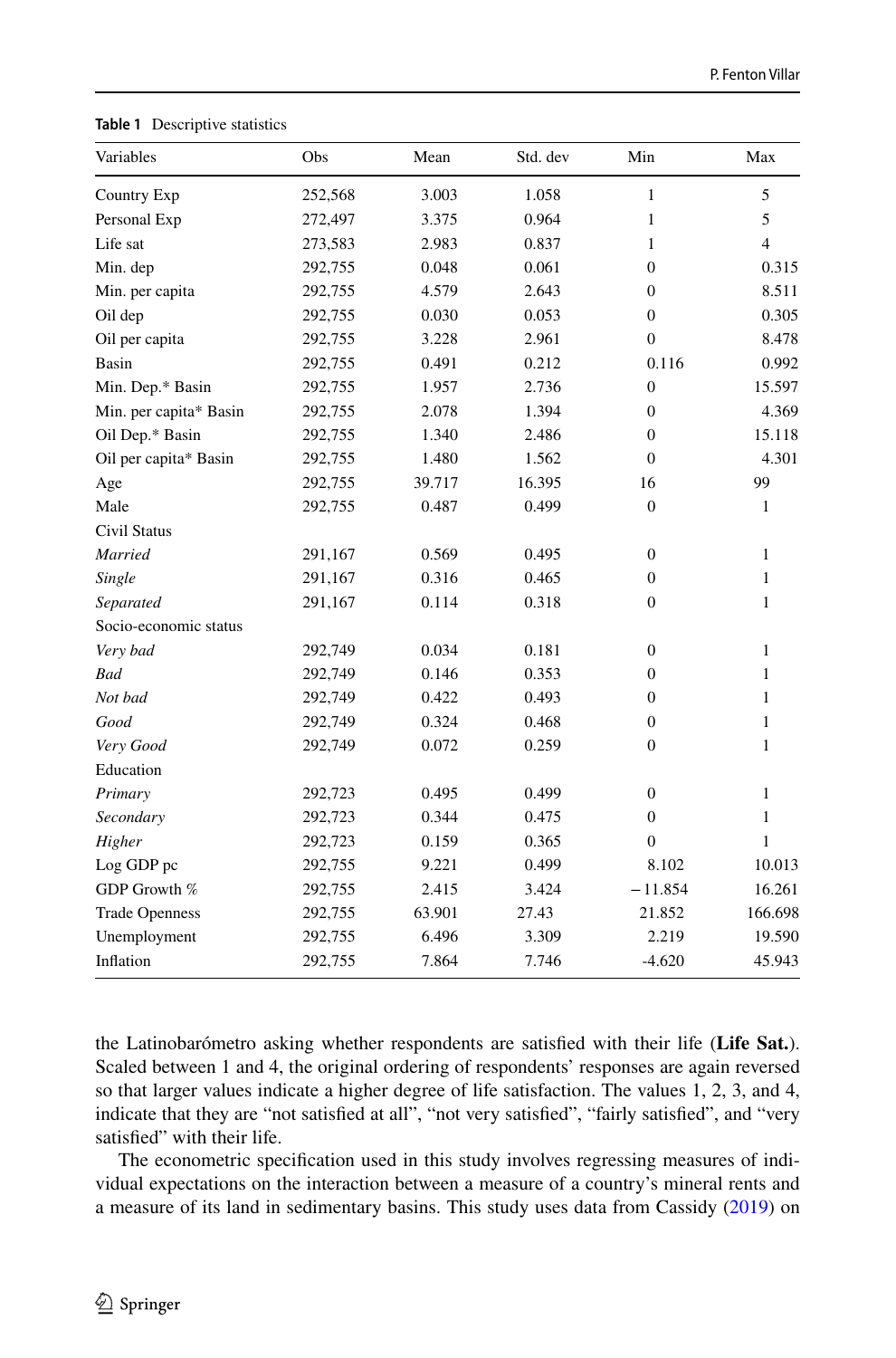

<span id="page-8-1"></span>**Fig. 1** Graph on each country's land in a sedimentary basin.

*Data Source:* Cassidy [\(2019](#page-26-17)) *supplementary data fle*

the fraction of each country's land that resides in a sedimentary basin (**Basin**).<sup>[6](#page-8-0)</sup> Figure [1](#page-8-1) presents information on each country's sedimentary endowment. This study interacts each country's sedimentary basin endowment with data from the World Development Indicator database on their mineral rent dependency (measured as the sum of the fraction of mineral, coal, oil and natural gas rents in GDP) (**MR Dependence**). The interacted value between these two variables is multiplied by 100 to prevent the coefficient from appearing misleadingly large in the regression models reported below. For comparative purposes, further specifcations also consider interacting the sedimentary basin variable with a dependence variable focused specifcally on oil rents (refecting the approach taken by Cassidy, [2019](#page-26-17) and Mahdavi et al. 2020 to instrument oil wealth with sedimentary basins).

Since the seminal work by Brunnschweiler and Bulte ([2008\)](#page-25-11), it is also customary to distinguish between measures of mineral dependence and mineral abundance. The latter

<span id="page-8-0"></span>Note this analysis does not use the precise sedimentary basin variable reported in Cassidy ([2019\)](#page-26-17); which is the log of the sovereign area (in square kilometers) per 1,000 inhabitant. Population size may be endogenously determined and existing discussions (such as those in Bellemare et al. 2017) have explained at some length why lagged explanatory variables should not be used to 'exogenise' variables for identifcation purposes. Alternatively, using absolute values (i.e. not per capita values) will overvalue the relative endowments of larger countries. Given that the estimation strategy is dependent on the exogeneity of the basin variable, we prefer the fraction variable presented in an earlier version of Cassidy's results (which is conditionally exogenous and impartial to a country's size). One further point might be added to this, even if we were to use the population based variable equivalent to Cassidy's ([2019\)](#page-26-17) defnition, the results would indicate there is not a statistically signifcant relationship between the sedimentary basin and mineral rents interaction term (discussed in the estimation strategy) and any of the three outcome variables. Hence it is thought in this instance that the fraction variable may also best capture the relationship we wish to explore. The fraction variable used here is available in Cassidy's ([2019\)](#page-26-17) dataset published online.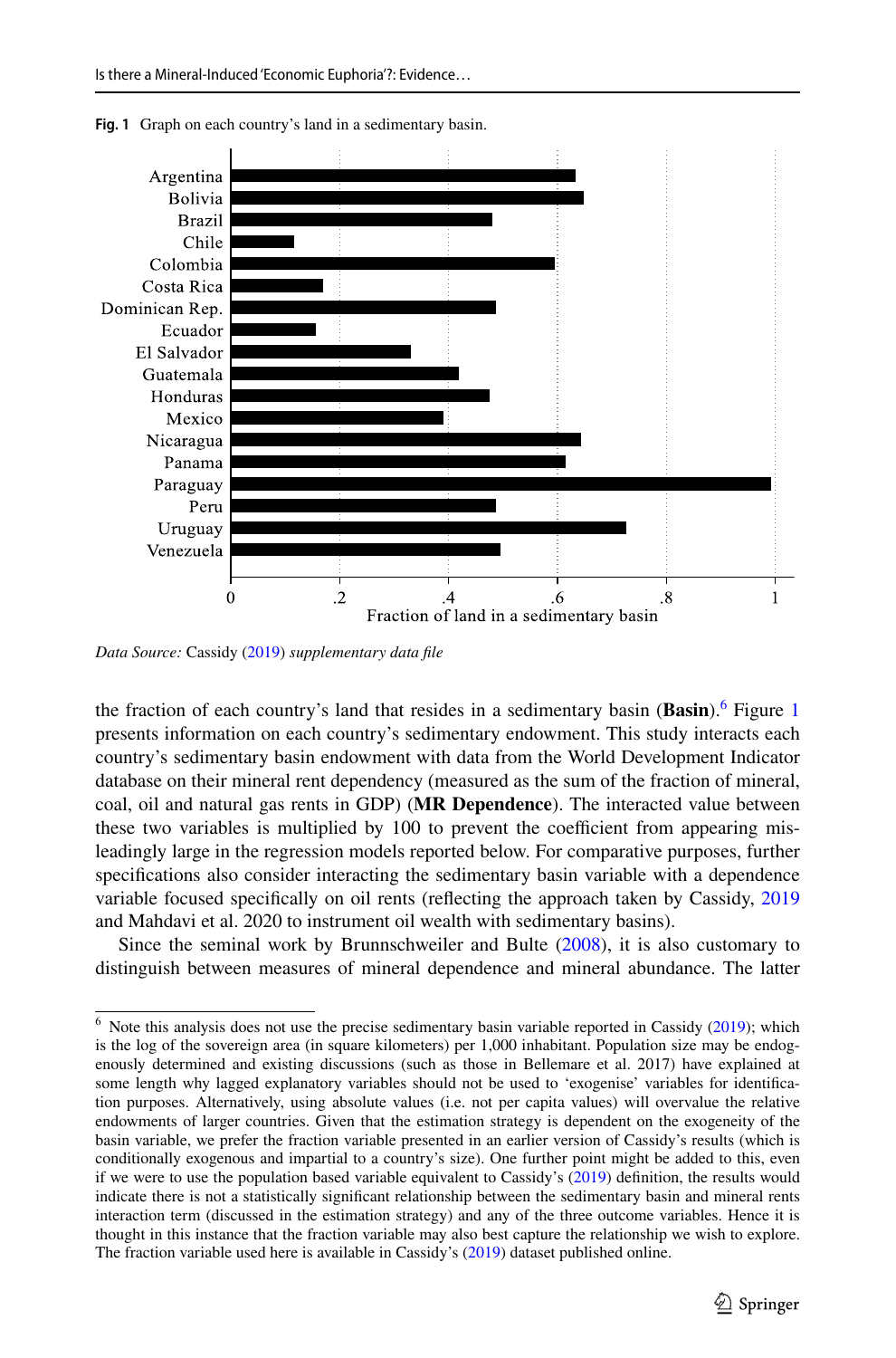uses as a measure the log value of mineral rents per capita. Studies often found that mineral dependence relates more strongly with resource curse phenomena since it captures the relative importance of the extractive sector relative to other economic activities. In principle, mineral-abundant economies can reduce their mineral dependence by diversifying their economies (as in the case of Norway) (Papyrakis et al., [2017\)](#page-27-11). This infers that, in diversifed economies, the extractive sector may not receive the same level of public interest or hold the same degree of political clout required to cause the expected interaction efect. This may weaken the relationship between mineral abundance and the outcome variables. To do justice to this stream of the literature, this study explores this using an interaction term between sedimentary basins and a measure of mineral abundance (mineral rents per capita). The data on mineral rents per capita derives from the World Development Indicator database (multiplying real GDP per capita by the fraction of mineral rents in GDP) (**MR per capita**).[7](#page-9-0)

This study also includes data on several control variables determining respondents' reported outcomes. The control variables include the respondent's age, education, gender, civil-status, and socioeconomic status. The inclusion of these characteristics refects the fndings of similar studies which fnd, for example, that age corresponds with a more pessimistic economic outlook but that the change in pessimism decreases as people age (in other words the coefficient for age is negative and the coefficient of age squared is positive). They also show individuals with secondary and higher education report more optimistic expectations, as do males and those with a higher socioeconomic status. For example, these factors may also relate with job prospects and social access to economic opportunities (Graham & Sukhtankar, [2004](#page-26-25) and Clark & D'Ambrosio, [2018\)](#page-26-26).

Similarly, the literature on life satisfaction largely indicates that higher socioeconomic status, education, and marriage are positively associated with life satisfaction. It also indicates that age is negatively correlated with life satisfaction and that its squared term is positively correlated. The relationship between gender and life satisfaction is rather complex and, unlike the literature on expectations, historically women have generally reported relatively more positive outcomes; suggesting they are more satisfed with their lives. However, the literature also shows the relationship between gender and life satisfaction is mediated by several societal factors such as income disparities, gender discrimination, and other gendered social inequalities (Bjørnskov et al., [2008](#page-25-2); Graham & Lora, [2009](#page-26-27)). Furthermore, numerous discussions point towards the continued decline in the state of female happiness globally. They indicate data from the past couple of decades now suggests it is not any more likely a woman reports greater life satisfaction than a man. Rather, in many contexts, the opposite is more likely (e.g. see Stevenson & Wolfers, [2009](#page-27-12)).

Finally, further country-level time-varying control variables are also included in the data for some additional analysis. These variables are inspired by common macroeconomic variables appearing in the literature on satisfaction discussed in the introduction. The variables include the log of GDP per capita, GDP per capita growth (%), the unemployment rate (% of total labor force), trade openness (i.e. international trade % of GDP) and infation (captured using the annual % GDP defator). For basic intuition, we might notionally consider that generally higher levels of GDP, GDP growth, and trade are positive economic factors for a country's economic outlook and security (thus potentially promoting life satisfaction) while unemployment and infation are negative economic factors often causing

<span id="page-9-0"></span> $7$  Note that here it is not necessary to multiply the value of the interaction term by 100.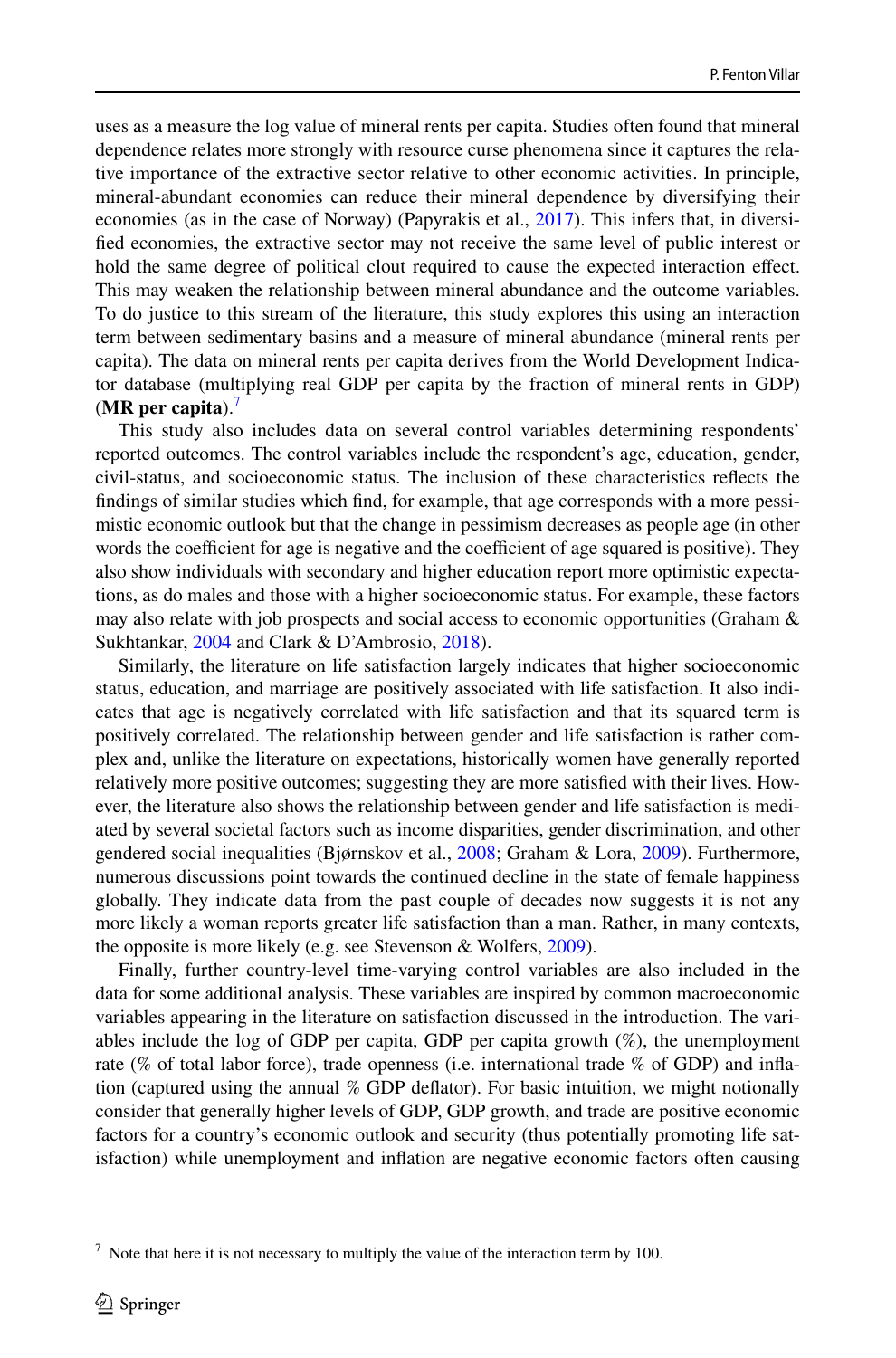insecurity and higher costs to basic living. However, as mentioned previously, there is a great deal of debate and ambiguity about these variables expected relationship with citizens expectations and life satisfaction. Again, all of the control variable statistics are presented in Table [1](#page-7-0) and further descriptive details are available in Appendix [1](#page-19-0).

#### <span id="page-10-0"></span>**3.3 Estimation Strategy**

In this study we examine an ordered logit regression model estimating the likelihood that individual *i* in year *t* reports expectation  $\ell \{1, 2, ..., \mathcal{L}\}\$ . Note the description of this framework outlined below is generalisable enough, so we may also simply substitute the term expectations with satisfaction when applicable. The regression model estimating the probability respondent i reports expectation  $\ell$  takes the following form:

$$
Pr (Expectation_{ijt}) = \beta_1 MR_{jt} + \beta_2 MR_{jt} * Basin_j + \beta_3 X_{ijt} + \tau_t + \lambda_j + \varepsilon_{ijt}
$$

The variable *MR* denotes mineral rents in country *j* at time *t* and *Basin* the endowment of land in a sedimentary basin in country *j*. The interaction term between the MR and *Basin* variable is the term intended to identify the effects of the extractive sector on expectations. One might expect both components of the interaction term to appear in this model. However, the *Basin* variable is time-invariant and is, therefore, captured by the model's fixed-effects (discussed below). X is the vector of control variables.

The parameters  $\beta_1$ ,  $\beta_2$  and  $\beta_3$  are the variables' coefficients and the parameters  $\tau_t$  and  $\lambda_j$ are the fixed components of the error term.  $\tau_t$  captures year specific aggregate factors correlated with the outcome variable. Meanwhile,  $\lambda_j$  captures the country-specific fixed-effects. For instance, the country-specific fixed-effects may capture innate and difficult to measure time-invariant factors. This includes countries' cultural and societal histories (which may afect individuals' psychological disposition or outlook), as well as other geological processes correlated with the formation of sedimentary basins.  $\varepsilon_{ijt}$  is the variable component of the error term.

In this regression, while the interaction term's coefficient  $(\beta_2)$  is consistent, the coefficient of the main term for the endogenous variable (MR) is inconsistent (i.e.  $\beta_1$  is inconsistent) (e.g. see Bun and Harrison, 2018). The inclusion of the endogenous variable in this model is necessary to ensure the consistency of  $\beta_2$  but the results inferred from the value of  $\beta_1$  are erroneous.<sup>9</sup> While this limits what we might infer about the magnitude of the full marginal effect of the extractive sector, as discussed above, this interaction effect provides an important indicator from which we may speculate about the direction of its overall efect. In this respect, this might also be considered a lower-bound estimate of the efects of the extractive sector's economic activity (i.e. where  $\beta_1 = 0$ ). The interaction term in itself is also interesting here because it provides insights into the variation in outcomes caused by the extractive sector from the time-varying efects of prospective mineral endowments.

<span id="page-10-1"></span><sup>&</sup>lt;sup>8</sup> This estimation approach uses a maximum likelihood estimator, the details of which can be found in many common econometric texts (such as Wooldridge, [2012](#page-27-13)).

<span id="page-10-2"></span><sup>&</sup>lt;sup>9</sup> Bun and Harrison (2018) provide expansive proofs of this condition for an OLS regression. The results here are robust to the use of both maximum likelihood (presented in text) and OLS estimators.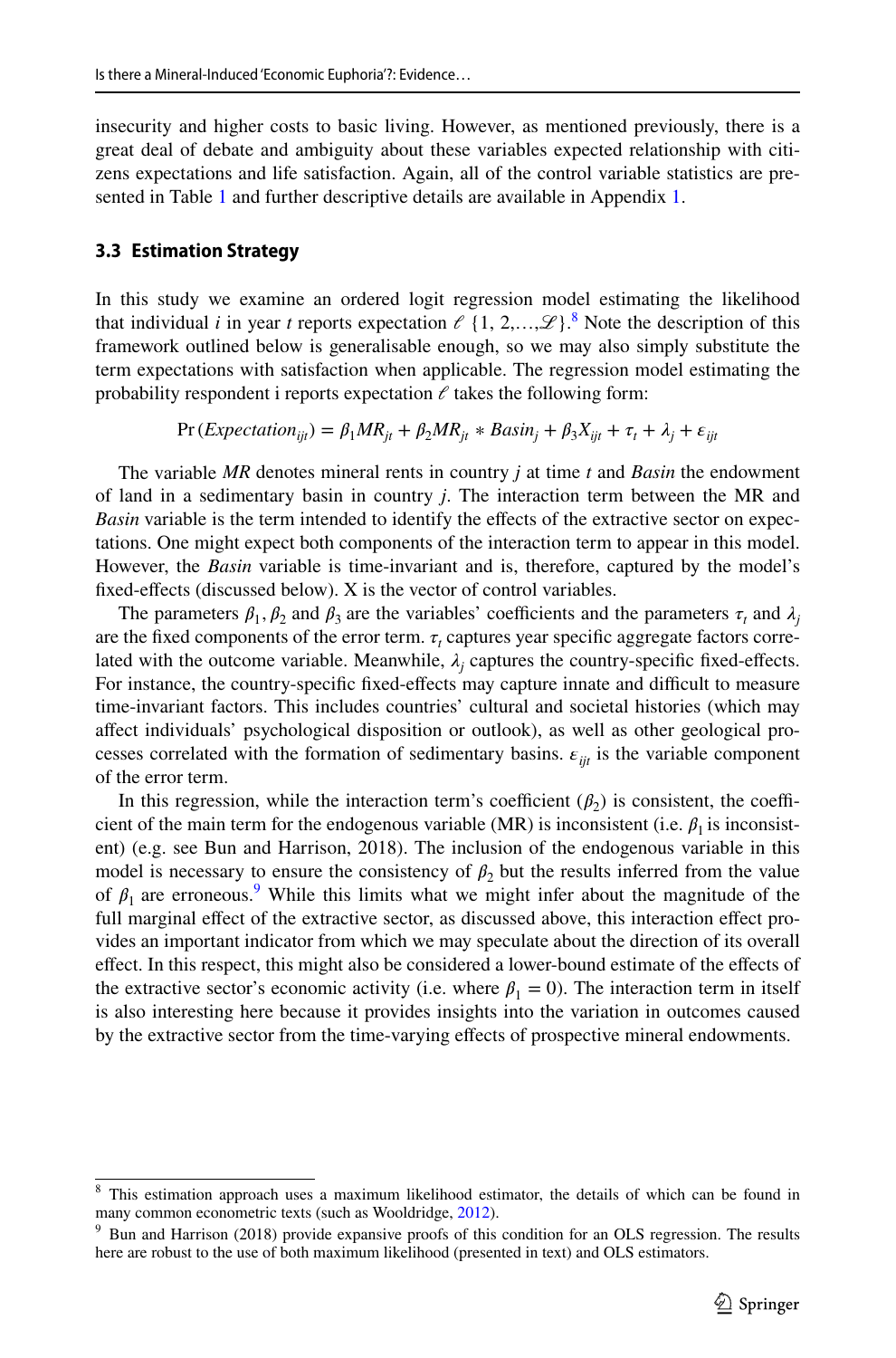## **4 Results**

We now examine the fndings from this empirical analysis. First, Table [2](#page-12-0) presents the results from the regressions on respondents' expectations concerning the future economic situation of their country. The frst column in Table [2](#page-12-0) reports a parsimonious specifcation including the mineral rent dependence variable, its interaction with the sedimentary basin variable, and exogenous control variables for age, the square of age divided by 100, and the binary male variable. The models reported in Columns 2, 3 and 4 in Table [2](#page-12-0) build on this, providing richer specifcations that add the control variables for respondents' civil status, education level, and socioeconomic status. Despite providing intuitive results to compare with the parsimonious specification, it is important to note that these richer specifications should be interpreted with caution. These additional control variables are not necessarily exogenous and the inclusion of endogenous control variables may bias the coefficient of the interaction term between the mineral rent and sedimentary basin variable. The coefficients reported in the table refer to the estimated odds ratio  $(OR)$ , where a coefficient value greater than 1 indicates that the relative likelihood of respondents reporting more optimistic expectations increases and a value less than 1 that the likelihood decreases.

Overall, the results in Table [2](#page-12-0) consistently show the estimated coefficient for the interaction term between the mineral dependence and sedimentary basin variable is both statistically signifcant and greater than 1. This implies that a positive relationship exists between the interaction term and respondents' expectations concerning the future economic situation of their country. The significant interaction effect estimated in column 1 ( $OR = 1.128$ ) indicates that a 1-unit increase *in the interaction term* increases the odds of respondents reporting a more optimistic outlook by approximately  $12.8\%$ . The magnitude of the coefficients from the models using the richer specifcations reported in columns 2 to 4 are largely similar.

Considering the magnitude of these coefficients further, conventional benchmarks established by Cohen [\(1988](#page-26-28)) suggest that OR's above 1.437, 2.476, and 4.27 might constitute small, medium, and large effects respectively.<sup>10</sup> However, these benchmarks were only based on intuitive examples from the biological world (mainly using the visible diferences in the body heights of men and women). Cohen ([1988\)](#page-26-28) warns that such benchmarks might not apply to all felds and there exists a severe risk of their overuse. Some ambiguity also exists whether these values should be minimum cutofs or may even be centroids. More recent research examining effects observed in applied psychology and the social sciences shows that more reasonable benchmarks could be less than half of those previously approximated by Cohen [\(1988](#page-26-28)) in standard deviations (e.g. see Hill et al., [2008](#page-26-29); Bosco et al., [2015\)](#page-25-12). Half of the small, medium and large efects reported above in terms of OR equivalents is 1.199, 1.5737, and 2.066. Even by these yardsticks, however, the magnitude of the interaction term's ORs still appear reasonably small.

Nevertheless, it is important to consider two further points when interpreting the magnitude of these coefficients. First, the full effects of mineral rents might be larger as this estimate might only be considered a lower-bound estimate of the magnitude of the efects of the extractive sector on expectations. Second, a one-unit increase in the interaction term is not very large. The diference between the smallest and largest value is more than 15 units

<span id="page-11-0"></span><sup>&</sup>lt;sup>10</sup> Cohen ([1988\)](#page-26-28) established benchmarks of 0.2, 0.5, and 0.8 standard deviations as small, medium, and large size efects. Equivalent values for odds ratios are reported using formulas from Borenstein et al. [\(2009](#page-25-13)).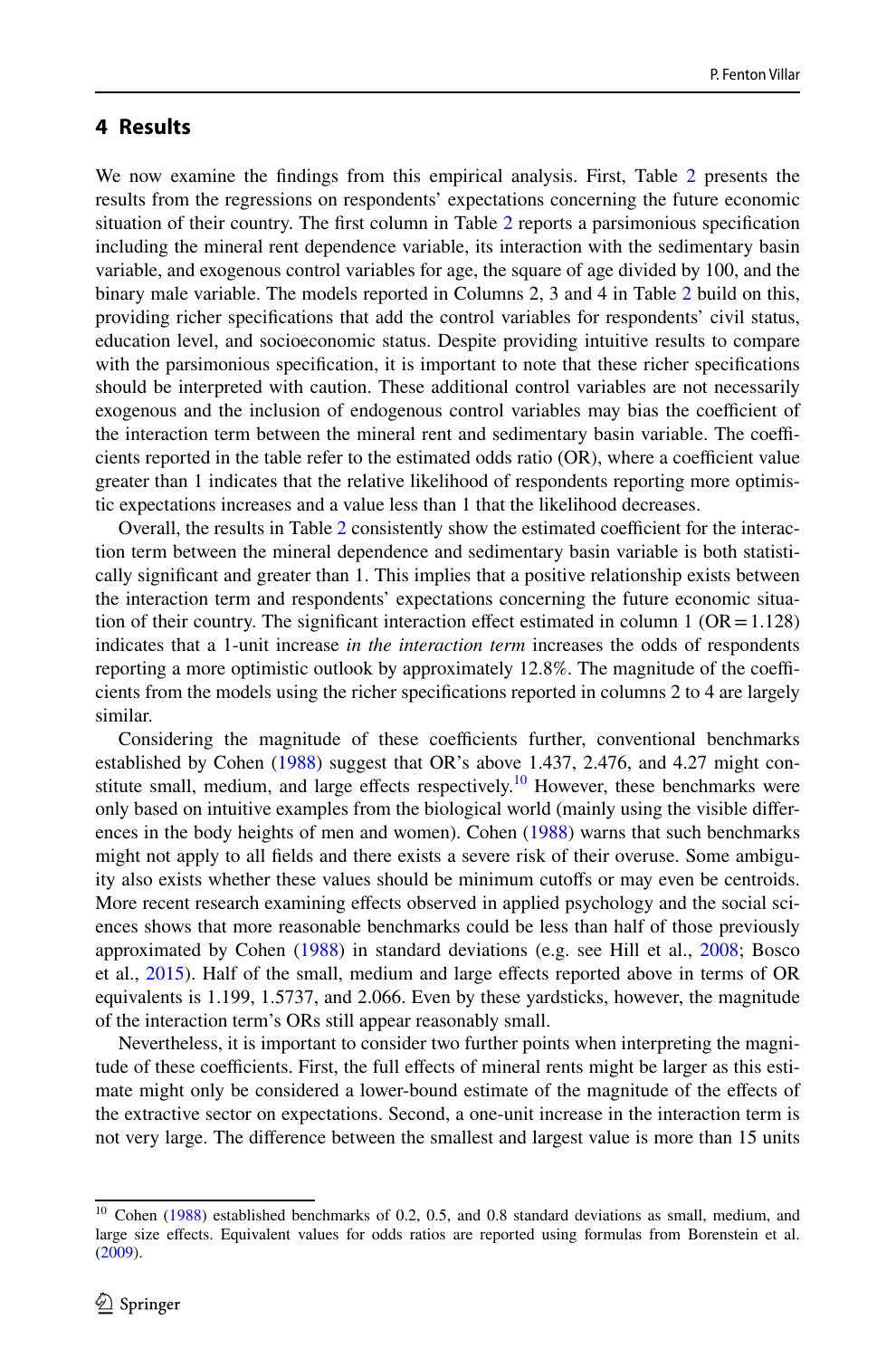|                         | (1)         | (2)         | (3)         | (4)         |
|-------------------------|-------------|-------------|-------------|-------------|
|                         | Country Exp | Country Exp | Country Exp | Country Exp |
| Min. Dep.*Basin         | 1.128***    | 1.128***    | 1.129***    | $1.126***$  |
|                         | (0.048)     | (0.048)     | (0.048)     | (0.049)     |
| Min. Dep                | 0.133       | 0.133       | 0.136       | 0.145       |
|                         | (0.181)     | (0.180)     | (0.189)     | (0.208)     |
| Age                     | 0.966***    | 0.969***    | $0.969***$  | $0.969***$  |
|                         | (0.003)     | (0.003)     | (0.003)     | (0.003)     |
| $(Age \land 2) / 100$   | 1.030***    | $1.028***$  | $1.028***$  | $1.028***$  |
|                         | (0.003)     | (0.003)     | (0.003)     | (0.003)     |
| Gender (Male)           | 1.117***    | 1.114***    | 1.112***    | 1.112***    |
|                         | (0.017)     | (0.017)     | (0.016)     | (0.016)     |
| Civil Status            |             |             |             |             |
| Single                  |             | $1.053***$  | 1.048***    | $1.046***$  |
|                         |             | (0.015)     | (0.013)     | (0.013)     |
| Separated               |             | 0.990       | 0.990       | 0.997       |
|                         |             | (0.013)     | (0.013)     | (0.013)     |
| <b>Education Level</b>  |             |             |             |             |
| Secondary Education     |             |             | 1.077**     | 1.037       |
|                         |             |             | (0.033)     | (0.028)     |
| <b>Higher Education</b> |             |             | 1.073       | 0.992       |
|                         |             |             | (0.057)     | (0.044)     |
| Socioeconomic Status    |             |             |             |             |
| <b>Bad</b>              |             |             |             | 1.070**     |
|                         |             |             |             | (0.031)     |
| Not bad                 |             |             |             | $1.161***$  |
|                         |             |             |             | (0.055)     |
| Good                    |             |             |             | 1.266***    |
|                         |             |             |             | (0.069)     |
| Very Good               |             |             |             | 1.419***    |
|                         |             |             |             | (0.066)     |
| Observations            | 252,568     | 251,142     | 251,116     | 251,111     |
| No. of Countries        | 18          | 18          | 18          | 18          |
| Country fixed-effects   | Yes         | Yes         | Yes         | Yes         |
| Year fixed-effects      | Yes         | Yes         | Yes         | Yes         |

<span id="page-12-0"></span>**Table 2** Regressions on expectations concerning changes in the respondent's country's economic situation

Coefficients report estimated odds ratio. Country cluster-robust standard errors are in parentheses. Superscripts  $*, **$ ,  $***$  correspond with a 10, 5 and 1 percent level of significance. Coefficients for the year and country fxed efects are omitted for brevity

(see Table [1](#page-7-0)). The coefficient reported in column 1 of Table  $2$  infers that a 15-unit increase in the value of the interaction term corresponds with an OR of approximately  $6.545$ .<sup>11</sup> It

<span id="page-12-1"></span><sup>&</sup>lt;sup>11</sup> To estimate the interaction terms OR for changes of different magnitudes, start by calculating the coefficients estimate in terms of log odds. The log odds model has the convenient property of being linear. Here log odds=ln(odds ratio). Next, we multiply the value of the change interaction term by the log odds coefficient estimate. We and then convert back to an odds ratio ( $e^{log o d d s}$  = odds ratio).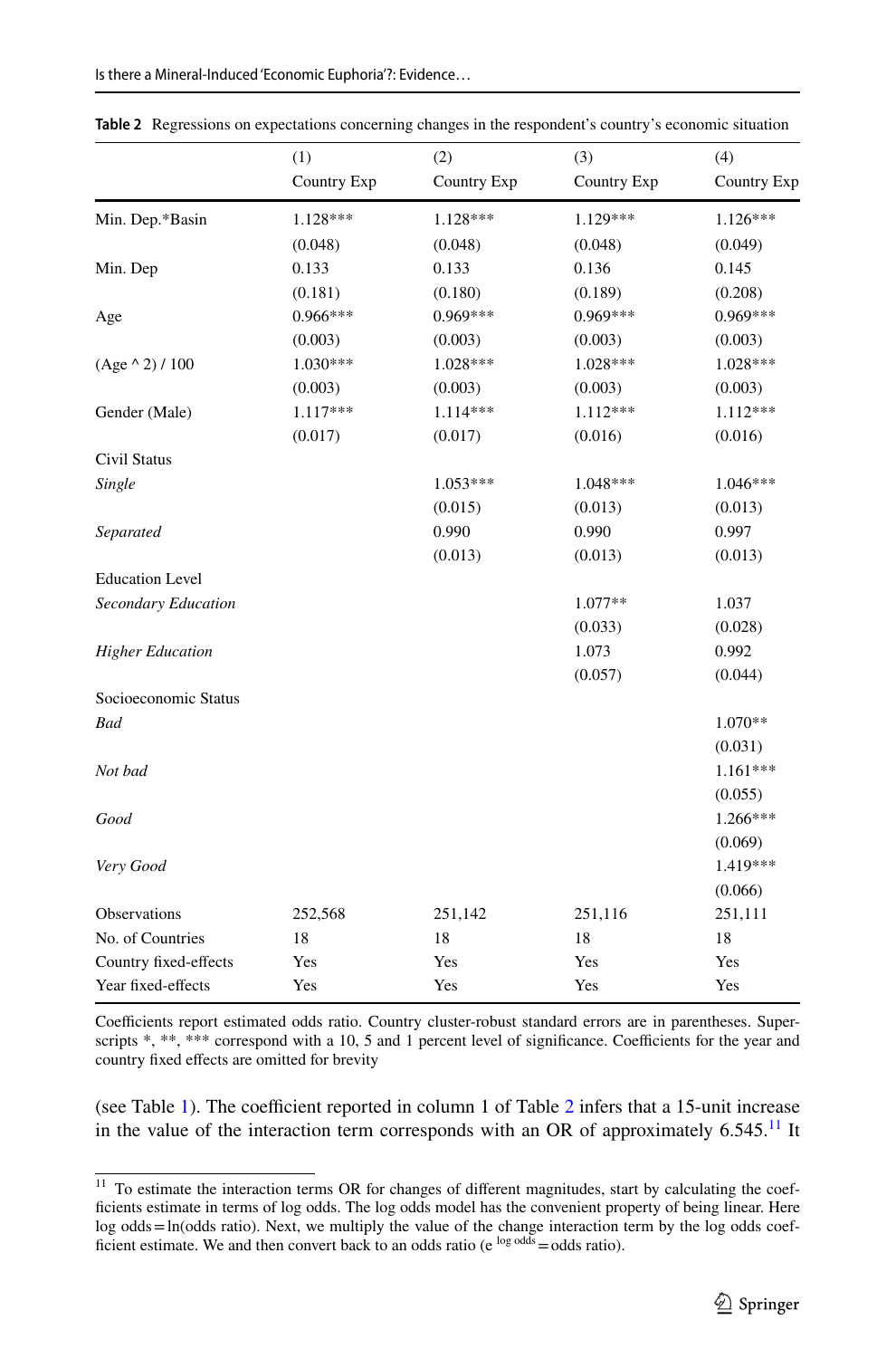is also not uncommon to see even annual changes in mineral rent dependency that cause a change larger than 1 in the interaction term's value. For example, during the commodity market's recovery from the global fnancial crisis, Venezuela witnessed a 5.675 point increase in the interaction term's value. This was due to an approximately 11.5 percentage point increase in its level of mineral dependence. Simulating an increase of this magnitude corresponds with an OR of 1.981, which implies that respondents are almost twice as likely to report a more optimistic expectation. Considered together, these arguments suggest that the magnitude of the extractive sector's infuence on ordinary citizens' outlook about their country's future economic prospects may indeed be signifcant.

Before moving on, we briefy inspect the estimated efects of some of the other control variables in Table [2](#page-12-0). The results show that respondents become increasingly more likely to report a more pessimistic outlook about their country's economic situation as they age (coefficients significantly smaller than  $1$ ).<sup>[12](#page-13-0)</sup> The coefficient of the quadratic (age) term is signifcant and above 1. In line with previous evidence, this indicates that the negative change occurs at a decreasing rate (e.g. see Clark & D'Ambrosio, [2018](#page-26-26)). On average, males are also signifcantly more likely to report a more optimistic outlook than females, as are respondents that are single rather than married. The fndings that males are more optimistic than females in this sample is not particularly surprising. This may refect that the societies being examined here have been historically very gendered and continue to lag behind many other parts of the world in this respect, such as Europe and North America.<sup>13</sup> We also see that respondents who belong to a more privileged socioeconomic group are signifcantly more likely to report higher expectations. Education levels, meanwhile, only seem to have a very small positive efect on expectations (if they are signifcant).

Next, Table [3](#page-14-0) reports the results from the regressions on respondents' expectations concerning their personal economic situation. The estimated coefficient of the interaction term between the mineral dependence and sedimentary basin variable is, again, both statistically significant and greater than 1. The coefficients of the other variables in Table  $3$  are also largely in line with the results of the previous regressions on respondents' expectations about the country's economic situation. Again, ageing relates with a greater likelihood of reporting a more pessimistic outlook (but the rate of change declines with age as indicated by the quadratic term). Males are also signifcantly more likely to be more optimistic about changes in their personal economic situation, as are those from a higher socioeconomic group. In this instance, though, secondary and higher education is a signifcant determinant of expectations. The coefficients indicate that respondents with secondary and higher education are likely to be more optimistic about changes in their future economic situation. Respondents that are separated are also less likely to report a more optimistic outlook than married respondents.

Now, concerning the interaction term between the mineral dependence and sedimentary basin variable, the results in Table [3](#page-14-0) show that it is positively related to respondents' expectations concerning their personal economic situation. As might be expected, compared to the coefficients in the regressions on expectations concerning changes in the respondent's country's economic situation (Table [2](#page-12-0)), the interaction term's coefficients are

<span id="page-13-0"></span> $12$  To compare the magnitude of coefficients that are less than 1 to those that are greater than 1 we may simply take their reciprocal values (i.e. divide 1 by the reported odds ratio). E.g. the reciprocal value of the age coefficient  $(0.966)$  is 1.035.

<span id="page-13-1"></span><sup>&</sup>lt;sup>13</sup> E.g. see the World Economic Forums Global Gender Gap Report. Available here: [http://www3.weforum.](http://www3.weforum.org/docs/WEF_GGGR_2020.pdf) [org/docs/WEF\\_GGGR\\_2020.pdf.](http://www3.weforum.org/docs/WEF_GGGR_2020.pdf)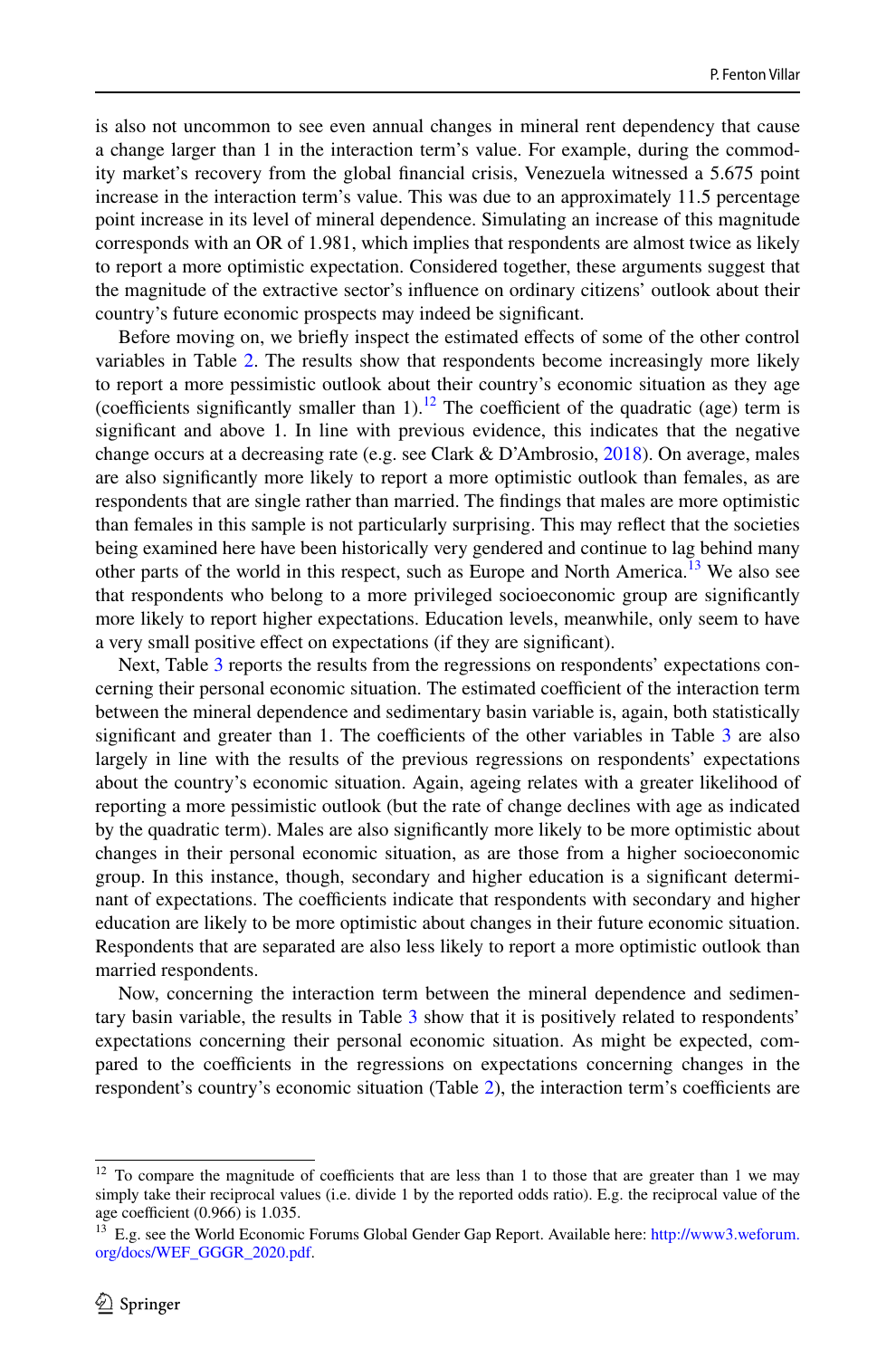|                         | (1)          | (2)          | (3)          | (4)          |
|-------------------------|--------------|--------------|--------------|--------------|
|                         | Personal Exp | Personal Exp | Personal Exp | Personal Exp |
| Min. Dep.*Basin         | 1.090**      | 1.089**      | 1.090**      | 1.086**      |
|                         | (0.039)      | (0.039)      | (0.040)      | (0.043)      |
| Min. Dep                | 0.462        | 0.475        | 0.511        | 0.572        |
|                         | (0.682)      | (0.699)      | (0.824)      | (0.988)      |
| Age                     | $0.967***$   | $0.967***$   | $0.968***$   | $0.968***$   |
|                         | (0.003)      | (0.003)      | (0.003)      | (0.003)      |
| $(Age \land 2) / 100$   | 1.018***     | 1.019***     | 1.019***     | 1.019***     |
|                         | (0.003)      | (0.002)      | (0.002)      | (0.002)      |
| Gender (Male)           | 1.037**      | 1.032*       | 1.028*       | $1.027*$     |
|                         | (0.018)      | (0.018)      | (0.017)      | (0.016)      |
| Civil Status            |              |              |              |              |
| Single                  |              | 1.007        | 0.992        | 0.988        |
|                         |              | (0.019)      | (0.017)      | (0.016)      |
| Separated               |              | $0.966**$    | 0.966**      | 0.978        |
|                         |              | (0.015)      | (0.015)      | (0.015)      |
| <b>Education Level</b>  |              |              |              |              |
| Secondary Education     |              |              | $1.194***$   | $1.121***$   |
|                         |              |              | (0.043)      | (0.035)      |
| <b>Higher Education</b> |              |              | $1.268***$   | $1.120**$    |
|                         |              |              | (0.072)      | (0.050)      |
| Socioeconomic Status    |              |              |              |              |
| <b>Bad</b>              |              |              |              | 1.202***     |
|                         |              |              |              | (0.032)      |
| Not bad                 |              |              |              | 1.400***     |
|                         |              |              |              | (0.041)      |
| Good                    |              |              |              | $1.602***$   |
|                         |              |              |              | (0.051)      |
| Very Good               |              |              |              | 1.828***     |
|                         |              |              |              | (0.097)      |
| Observations            | 272,497      | 271,026      | 270,998      | 270,993      |
| No. of Countries        | 18           | 18           | 18           | 18           |
| Country fixed-effects   | Yes          | Yes          | Yes          | Yes          |
| Year fixed-effects      | Yes          | Yes          | Yes          | Yes          |

<span id="page-14-0"></span>**Table 3** Regressions on expectations concerning changes in respondent's personal economic situation

Coefficients report estimated odds ratio. Country cluster-robust standard errors are in parentheses. Superscripts  $*, **$ ,  $***$  correspond with a 10, 5 and 1 percent level of significance. Coefficients for the year and country fxed efects are omitted for brevity

slightly more conservative. This becomes more apparent when examining the results of the intuitive simulation discussed above (based on Venezuela's empirical experience). The interaction term's coefficient from Column 1 in Table  $3$  (1.090) infers, given a 5.675 point increase in the value of the interaction term, the estimated OR is 1.631. Compared to the OR simulated from the results in Table [2](#page-12-0) (1.981) this does appear smaller. However, given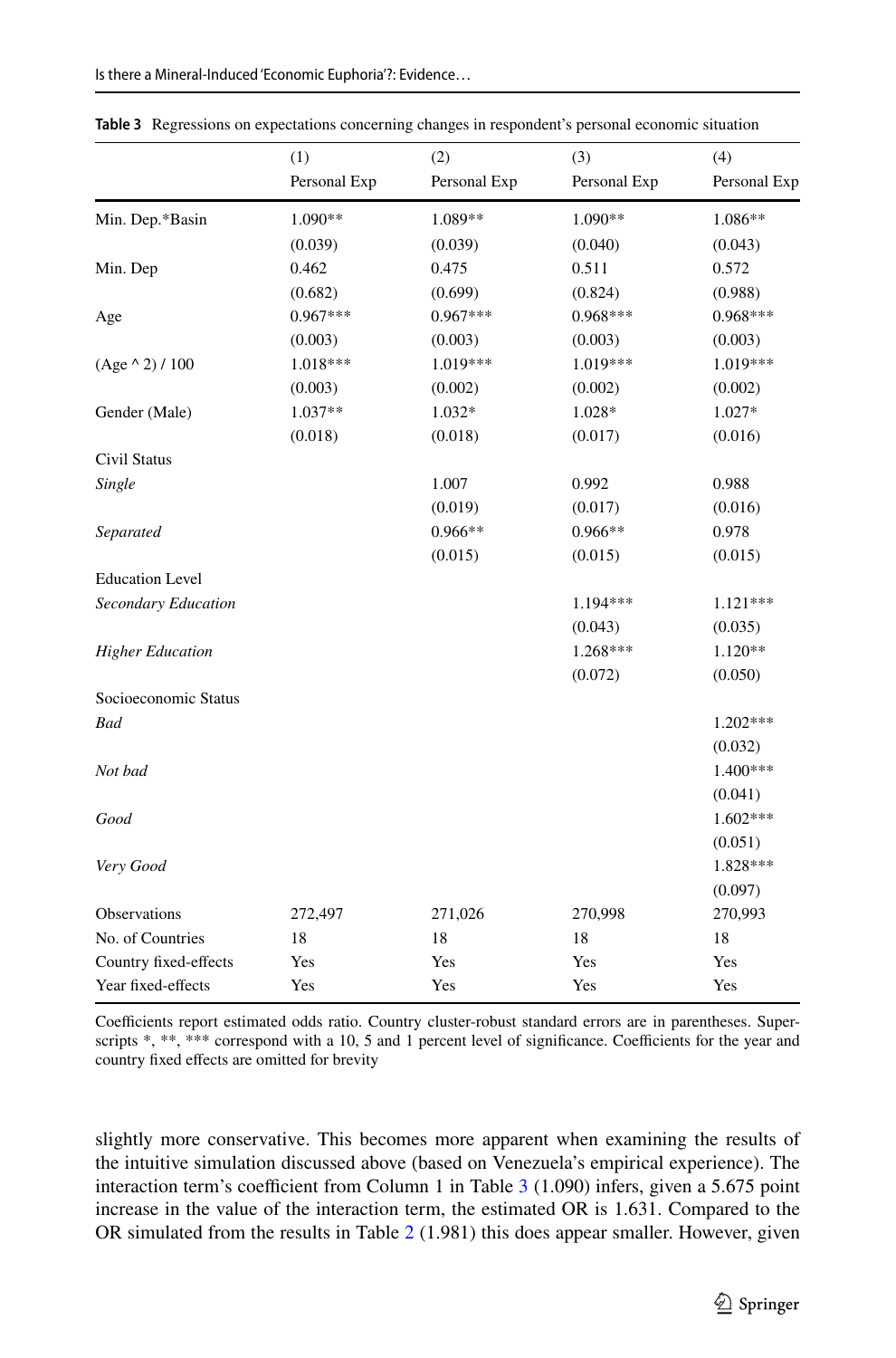|                           | (1)        | (2)        | (3)        | (4)        |
|---------------------------|------------|------------|------------|------------|
|                           | Life Sat   | Life Sat   | Life Sat   | Life Sat   |
| Min. Dep.*Basin           | 1.044      | 1.044      | 1.043*     | 1.035      |
|                           | (0.029)    | (0.029)    | (0.023)    | (0.023)    |
| Min. Dep                  | 0.504      | 0.490      | 0.614      | 0.806      |
|                           | (0.617)    | (0.604)    | (0.585)    | (0.710)    |
| Age                       | $0.965***$ | $0.963***$ | $0.963***$ | $0.962***$ |
|                           | (0.003)    | (0.003)    | (0.003)    | (0.003)    |
| $(Age \land 2) / 100$     | 1.032***   | 1.036***   | 1.038***   | 1.038***   |
|                           | (0.003)    | (0.004)    | (0.004)    | (0.004)    |
| Gender (Male)             | 1.059***   | $1.042***$ | $1.035**$  | 1.033**    |
|                           | (0.017)    | (0.016)    | (0.015)    | (0.016)    |
| Civil Status              |            |            |            |            |
| Single                    |            | 0.969      | $0.934***$ | $0.927***$ |
|                           |            | (0.022)    | (0.021)    | (0.019)    |
| Separated                 |            | $0.800***$ | $0.797***$ | $0.814***$ |
|                           |            | (0.021)    | (0.021)    | (0.019)    |
| <b>Education Level</b>    |            |            |            |            |
| Secondary Educa-          |            |            | $1.261***$ | 1.116***   |
| tion                      |            |            | (0.037)    | (0.029)    |
| <b>Higher Education</b>   |            |            | 1.709***   | 1.337***   |
|                           |            |            | (0.102)    | (0.063)    |
| Socioeconomic Status      |            |            |            |            |
| Bad                       |            |            |            | $1.240***$ |
|                           |            |            |            | (0.050)    |
| Not bad                   |            |            |            | 1.632***   |
|                           |            |            |            | (0.104)    |
| Good                      |            |            |            | 2.189***   |
|                           |            |            |            | (0.178)    |
| Very Good                 |            |            |            | 2.930***   |
|                           |            |            |            | (0.265)    |
| Observations              | 273,583    | 272,156    | 272,125    | 272,120    |
| No. of Countries          | 18         | 18         | 18         | 18         |
| Country fixed-<br>effects | Yes        | Yes        | Yes        | Yes        |
| Year fixed-effects        | Yes        | Yes        | Yes        | Yes        |

<span id="page-15-0"></span>**Table 4** Regressions on respondents reported life satisfaction

Coefficients report estimated odds ratio. Country cluster-robust standard errors are in parentheses. Superscripts \*, \*\*\* correspond with a 10, 5 and 1 percent level of significance. Coefficients for the year and country fxed efects are omitted for brevity

the coefficients' standard errors, the difference in the magnitude of these coefficients is not significant.

Table [4](#page-15-0) shows the results of the regressions on respondents' life satisfaction. It provides limited evidence in support of a relationship between life satisfaction and the extractive sector's activity. The coefficients are consistently small across the various specifications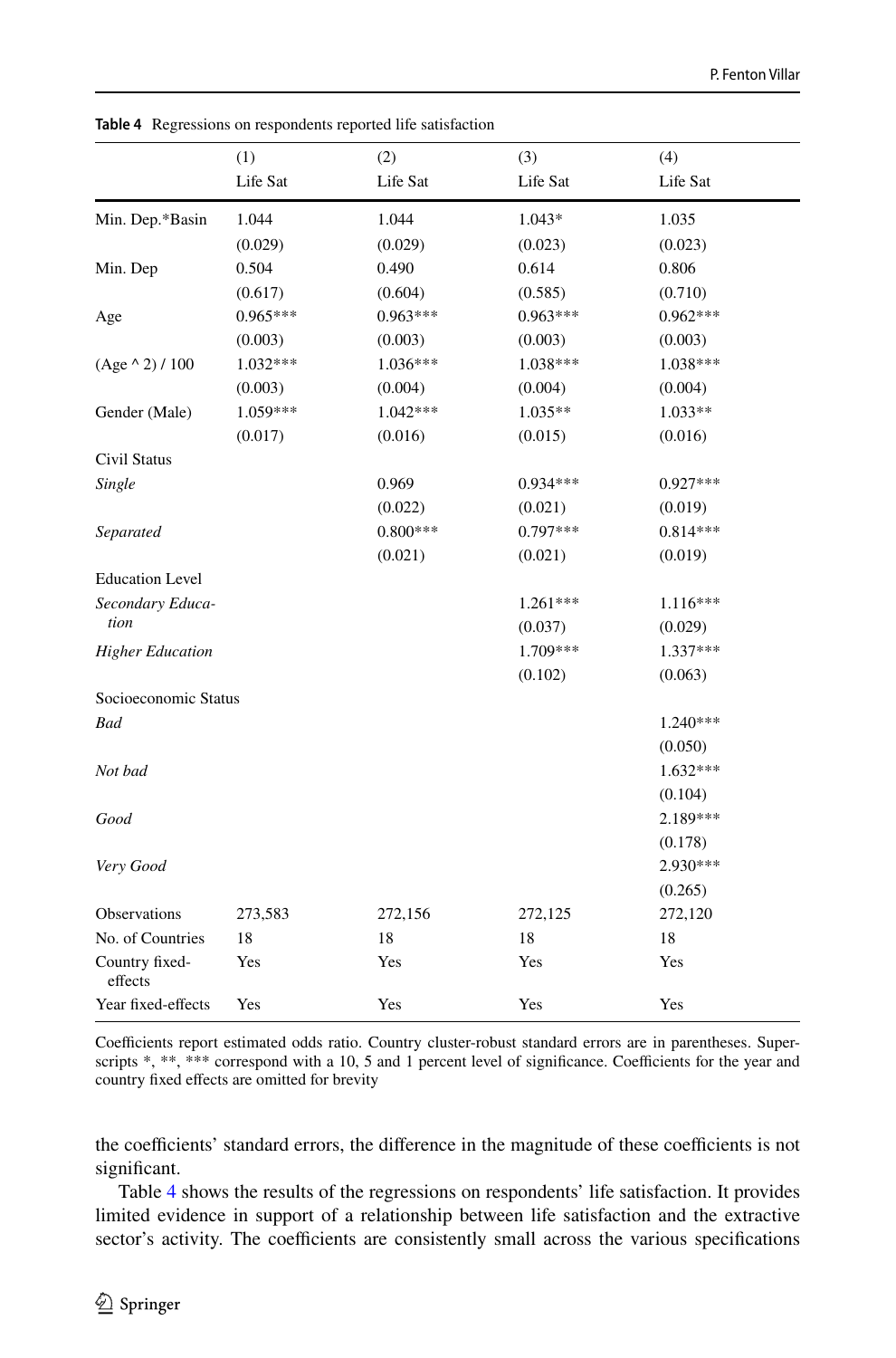|                       | (1)         | (2)          | (3)        |  |
|-----------------------|-------------|--------------|------------|--|
|                       | Country Exp | Personal Exp | Life Sat   |  |
| Min. per capita*Basin | 1.282       | 0.968        | 1.115      |  |
|                       | (0.258)     | (0.243)      | (0.189)    |  |
| Min. per capita       | 1.084       | 1.259        | 1.040      |  |
|                       | (0.148)     | (0.199)      | (0.132)    |  |
| Age                   | $0.967***$  | $0.967***$   | $0.966***$ |  |
|                       | (0.003)     | (0.003)      | (0.003)    |  |
| $(Age \land 2) / 100$ | $1.030***$  | 1.018***     | $1.032***$ |  |
|                       | (0.003)     | (0.003)      | (0.003)    |  |
| Gender (Male)         | 1.118***    | $1.037**$    | $1.058***$ |  |
|                       | (0.017)     | (0.018)      | (0.017)    |  |
| <b>Observations</b>   | 252,568     | 272,497      | 273,583    |  |
| No. of Countries      | 18          | 18           | 18         |  |
| Country fixed-effects | Yes         | Yes          | Yes        |  |
| Year fixed-effects    | Yes         | Yes          | Yes        |  |

<span id="page-16-0"></span>**Table 5** Regressions using the log of mineral rents per capita measure

Coefficients report estimated odds ratio. Country cluster-robust standard errors are in parentheses. Superscripts \*, \*\*, \*\*\* correspond with a 10, 5 and 1 percent level of significance. Coefficients for the year and country fxed efects are omitted for brevity

presented and largely insignifcant (except for column (3)). Although, the discussion above has also clearly outlined that this study provides conservative (lower-bound) estimates of the true efects of the extractive sector. This means it may also be susceptible to type II errors (i.e. concluding there is not a significant effect when there is one) where the strength of the relationship is modest.

The regressions presented so far interact a measure of mineral dependence (the proportion of the total value of mineral rents in GDP) with the sedimentary basin variable. Table [5](#page-16-0) reports the regressions replicating the analysis with an interaction between the log value of mineral income per capita (i.e. mineral abundance) and the sedimentary basin variable. For brevity, we present the results of the preferred parsimonious specifcations without the potential endogenous control variables. The interaction term's coefficient is statistically insignifcant across the various specifcations using the diferent outcome variables in Table [5.](#page-16-0) The results provide the same qualitative conclusions even when the additional control variables are included in the regression model. These fndings are in line with previous evidence on the resource curse which fnds that mineral abundance is not correlated with societal outcomes per se (e.g. see Brunnschweiler & Bulte, [2008](#page-25-11)). It corresponds with the expectation that in diversifed economies the extractive sector may not observe the same public and political leverage provoking signifcant attention towards its economic interests in sedimentary basins.

Further to this, this analysis also looked at the results of using interaction terms featuring oil dependence and oil abundance variables (see Appendix [2](#page-20-0) and [3\)](#page-21-0). The results of the exercise did not qualitatively change the conclusions of the main analysis. Perhaps, the only notable diference is that the magnitude of the diference between the interaction terms coefficients for regressions on respondents' expectations concerning changes in the economic situation of their country and their own economic situation is slightly larger.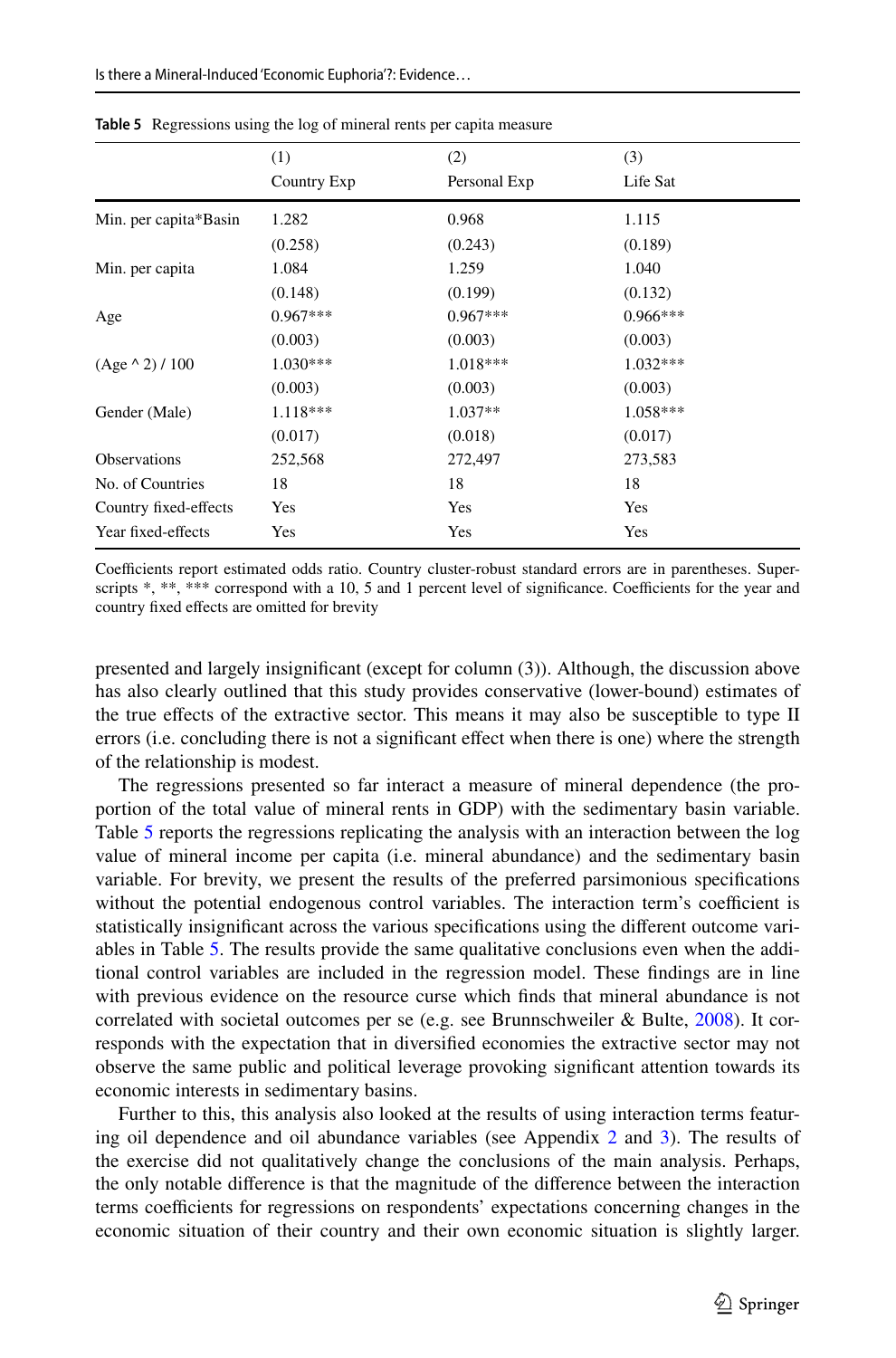This may also refect that petroleum often tends to be more geographically concentrated than other minerals (which makes its accrued rents more easily controlled and appropriable) and the high oil prices seen across much of the study period increased the incentive to rent-seek (Papyrakis et al., [2017\)](#page-27-11).

Another exercise replicated the main analysis having excluded countries with rather small extractive industries. The restricted sample excluded observations from El Salvador, Paraguay, Panama, and Honduras. These are countries that earned very little income from the extractive industries during the study period (below \$100 per annum per capita). The results are shown in Appendix [4](#page-21-1) and [5](#page-22-0) and, again, the conclusions of the exercise are qualitatively in line with the main results presented above. Other specifcations also experimented with adding several additional country-level control variables to the regressions, including logged GDP per capita, % GDP growth, trade openness, unemployment and infation. Appendix [6](#page-23-0) and [7](#page-24-0) present some of these results. It is again important to note that these richer specifcations should be interpreted with caution as these additional control variables are not necessarily exogenous. Nevertheless, the conclusions concerning the interaction term are approximately the same as our main results, albeit the size of the significant coefficients shrinks slightly.

Finally, this analysis uses individual survey data. Another common approach uses aggregated (averaged) country-level outcome data (e.g. see Ali et al, [2020](#page-25-3); Mignamissi & Kuete, [2021\)](#page-26-9). This is common where the survey data is not easily accessible from its source or restricted access applies but country summary information is presented by survey frms. While aggregate level data is often more readily available, various studies show statistical estimates based on aggregate data should be approached with caution (e.g. see Zee Ma & Zhang,  $2014$ ).<sup>14</sup> Nevertheless, for purposes of comparison, Appendix [8](#page-24-1) presents a summary of the main results using a country-year fxed efects regression after having averaged and logged the survey responses for each country and year. In this instance, the sign and significance of the coefficients of the interaction term between the mineral rent and sedimentary basin variables remain largely the same as presented in the main analysis above on the individual-level data.

# <span id="page-17-0"></span>**5 Conclusion**

In recent years the growth of the extractive-based development imperative within Latin America has led scholars to speculate about the possible efects this may have on citizens' expectations and, in turn, their satisfaction. This study examines this relationship using public opinion data collected between 2001 and 2017 from 18 countries in Latin America. From the variation determined by the interaction between the sedimentary basin and mineral rent dependence variable, this study's results indicate a 'euphoric' relationship does exist between the extractive sector and expectations. The results

<span id="page-17-1"></span><sup>&</sup>lt;sup>14</sup> Woodhouse and Goldstein ([1988\)](#page-27-2) and Aitkin and Longford [\(1986](#page-25-4)) provide 'the classic' demonstration of these issues using school examination results; showing an analysis of aggregated data produce markedly diferent results from regressions using the individual data.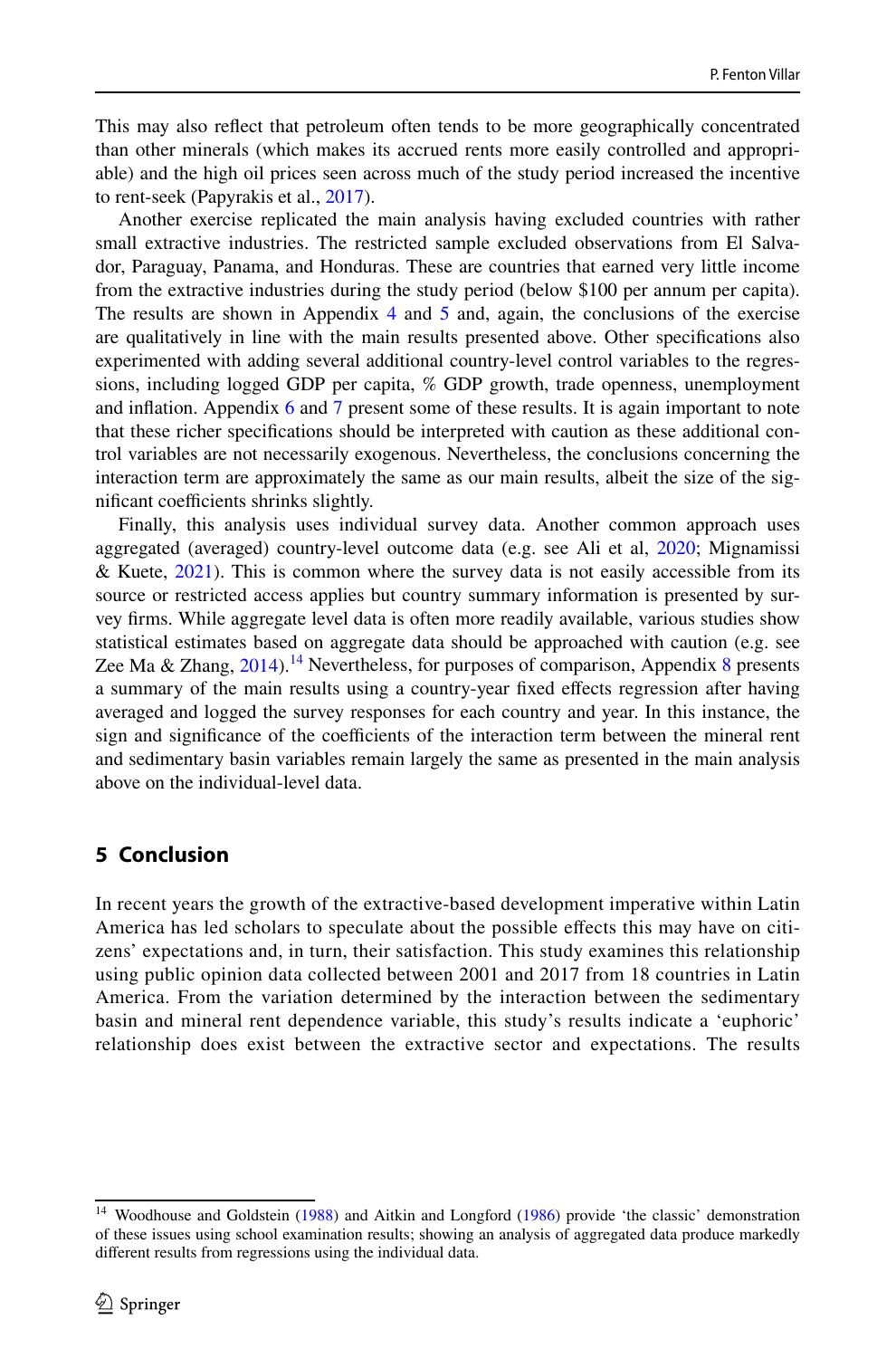also show that this relationship is not trivial either, particularly given larger episodes of changes in extractive activity and mineral dependence. For example, our simulations show an 11.5 percentage point increase in Venezuela's mineral rents dependence (which is equivalent to the annual increase observed during the oil market's recovery from the global fnancial crisis) would almost double the likelihood of respondents reporting more optimistic expectations about changes in their country's economic situation. It would also increase the probability of reporting more optimistic expectations about changes in their own economic situation by approximately 63%.

Some suggest that citizens may feel they do not directly beneft from mineral extraction and that its benefts may be concentrated in the broader economy. Looking at the diference in the estimated efects for the diferent types of expectations examined, this study's results indicate that expectations about changes in the country's economic situation do appear more sensitive to increases in the interaction terms value than expectations about citizens expectations concerning their personal economic situation. However, the diferences are not statistically signifcant and, so, we cannot confdently corroborate this hypothesis.

Finally, this study does not detect a corresponding signifcant relationship between minerals and citizens' life satisfaction hypothesised by either Toews' ([2015\)](#page-27-0) or the broader literature on the Happiness Resource Curse. However, this study poses only an initial line of enquiry into these issues and further research is needed to better understand these relationships. A potential limitation of the estimation strategy's is that the analysis may only provide lower-bound estimates of the efects of the sector. Further to this, future research should consider that this analysis only examines relatively short-term expectations. Understanding whether the relationship with long-term expectations difers would pose an interesting extension, as well as examining the relationship with aspirations (which we do not have data on in this instance).

### **Appendix**

See Appendices [1,](#page-19-0) [2](#page-20-0), [3,](#page-21-0) [4](#page-21-1), [5,](#page-22-0) [6](#page-23-0), [7,](#page-24-0) [8](#page-24-1).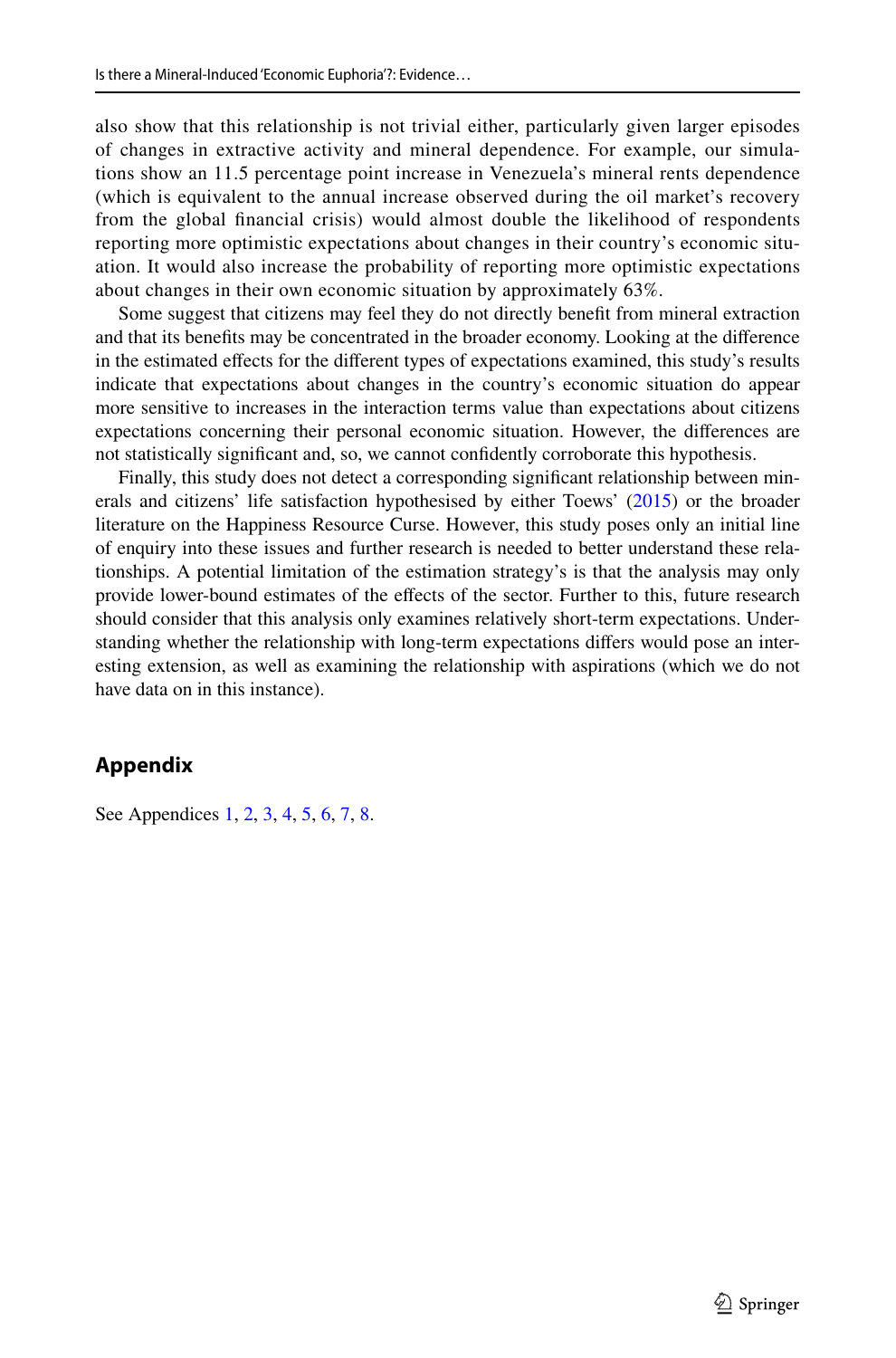<span id="page-19-0"></span>

| Variables                                          | Description                                                                                                                                                                                                                                                                                                                       | Data Source                       |
|----------------------------------------------------|-----------------------------------------------------------------------------------------------------------------------------------------------------------------------------------------------------------------------------------------------------------------------------------------------------------------------------------|-----------------------------------|
| Economic Expectations:<br>Country (Country Exp.)   | This measures whether the respondent expects changes<br>in the economic situation of their country in the next<br>12 months. The values 1, 2, 3, 4, and 5 indicate that<br>one expects the economic situation to get "much<br>worse", "a little worse", "stay about the same", "lit-<br>tle better", and "much better"            | Latinobarometer<br>Database       |
| Economic Expectations:<br>Personal (Personal Exp.) | This measures whether the respondent expects changes Latinobarometer<br>in their personal economic situation in the next<br>12 months. The values 1, 2, 3, 4, and 5 indicate that<br>one expects the economic situation to get "much"<br>worse", "a little worse", "stay about the same", "lit-<br>tle better", and "much better" | Database                          |
| Life Satisfaction (Life Sat.)                      | This measures respondent's life satisfaction. The val-<br>ues 1, 2, 3, and 4, indicate that they are "not satisfied<br>at all", "not very satisfied", "fairly satisfied", and<br>"very satisfied" with their life                                                                                                                 | Latinobarometer<br>Database       |
| Sedimentary Basin                                  | The fraction of land residing in a sedimentary basin in<br>each country                                                                                                                                                                                                                                                           | Cassidy $(2019)$                  |
| Mineral dependence (Min.<br>dep.)                  | The sum of the fraction of mineral, coal, oil and natu-<br>ral gas rents in GDP                                                                                                                                                                                                                                                   | World Develop-<br>ment Indicators |
| Mineral abundance (Min. per<br>capita)             | The log value of the sum of per capita mineral, coal,<br>oil and natural gas rents                                                                                                                                                                                                                                                | World Develop-<br>ment Indicators |
| Oil dependence (Oil. dep.)                         | The sum of the fraction of oil and natural gas rents in<br><b>GDP</b>                                                                                                                                                                                                                                                             | World Develop-<br>ment Indicators |
| Oil abundance (Oil per<br>capita)                  | The log value of the sum of per capita oil and natural<br>gas rents                                                                                                                                                                                                                                                               | World Develop-<br>ment Indicators |
| Min. dep.*Basin                                    | (Mineral rent dependency multiplied by Sedimentary<br>Basin) multiplied by 100                                                                                                                                                                                                                                                    | See variables<br>above            |
| Min. per capita.*Basin                             | Mineral rent per capita multiplied by Sedimentary<br>Basin                                                                                                                                                                                                                                                                        | See variables<br>above            |
| Oil dep.*Basin                                     | (Oil rent dependency multiplied by Sedimentary<br>Basin) multiplied by 100                                                                                                                                                                                                                                                        | See variables<br>above            |
| Oil per capita.*Basin                              | Oil rent per capita multiplied by Sedimentary Basin                                                                                                                                                                                                                                                                               | See variables<br>above            |
| Age                                                | The reported age of the respondent (number of years<br>old)                                                                                                                                                                                                                                                                       | Latinobarometer<br>Database       |
| Gender (Male)                                      | A binary variable indicating the gender of the respond-<br>ent. The value 1 indicates the respondent is male,<br>and 0 that they are female                                                                                                                                                                                       | Latinobarometer<br>Database       |
| Civil Status                                       | The reported civil status of the respondent. The value<br>1 indicates they are "married", 2 "single, and 3<br>"separated" (i.e. divorced, widowed, etc.)                                                                                                                                                                          | Latinobarometer<br>Database       |
| Socioeconomic Status                               | The reported social status of the respondent. The val-<br>ues 1, 2, 3, 4, and 5 indicate the respondent reports<br>their social status is "very bad", "bad", "not bad",<br>"good", and "very good"                                                                                                                                | Latinobarometer<br>Database       |
| <b>Education Level</b>                             | The reported education level of the respondent. The<br>values 1, 2, and 3 indicate the respondent "did not<br>attend secondary school", "has attended second-<br>ary school", and "has attended a higher education<br>course"                                                                                                     | Latinobarometer<br>Database       |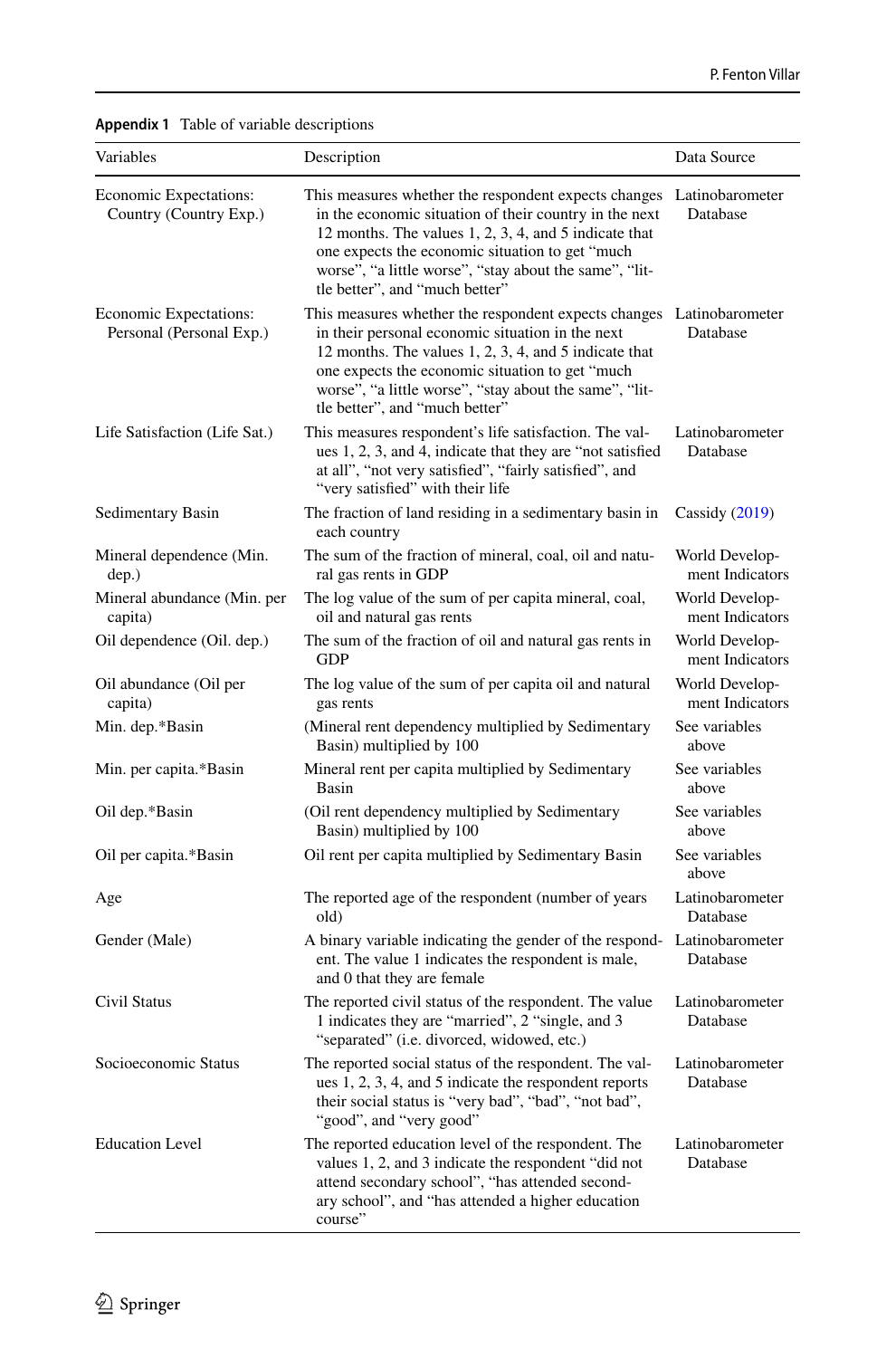| Variables             | Description                                                                                | Data Source                       |
|-----------------------|--------------------------------------------------------------------------------------------|-----------------------------------|
| Log GDP pc            | The Log of Real Gross Domestic Product per Capita,<br>PPP (constant 2011 international \$) | World Develop-<br>ment Indicators |
| GDP Growth %          | GDP per capita growth $(\%)$                                                               | World Develop-<br>ment Indicators |
| <b>Trade Openness</b> | International Trade (% of GDP)                                                             | World Develop-<br>ment Indicators |
| Unemployment          | Unemployment, total $(\%$ of total labor force)                                            | World Develop-<br>ment Indicators |
| Inflation             | Inflation, GDP deflator (annual $\%$ )                                                     | World Develop-<br>ment Indicators |

| Appendix 1 (continued) |  |
|------------------------|--|
|------------------------|--|

<span id="page-20-0"></span>**Appendix 2** Regressions using oil rent dependency measure

|                       | (1)         | (2)          | (3)        |  |
|-----------------------|-------------|--------------|------------|--|
|                       | Country Exp | Personal Exp | Life Sat   |  |
| Oil Dep.*Basin        | $1.121***$  | $1.058**$    | 1.044      |  |
|                       | (0.048)     | (0.028)      | (0.038)    |  |
| Oil Dep               | 0.343       | 1.835        | 0.214      |  |
|                       | (0.473)     | (1.660)      | (0.286)    |  |
| Age                   | $0.966***$  | $0.967***$   | $0.965***$ |  |
|                       | (0.003)     | (0.003)      | (0.003)    |  |
| $(Age \land 2) / 100$ | $1.030***$  | $1.018***$   | $1.032***$ |  |
|                       | (0.003)     | (0.003)      | (0.003)    |  |
| Gender (Male)         | $1.117***$  | $1.037**$    | $1.059***$ |  |
|                       | (0.017)     | (0.019)      | (0.017)    |  |
| <b>Observations</b>   | 252,568     | 272,497      | 273,583    |  |
| No. of Country's      | 18          | 18           | 18         |  |
| Country fixed-effects | Yes         | Yes          | Yes        |  |
| Year fixed-effects    | Yes         | Yes          | Yes        |  |

Coefficients report estimated odds ratio. Country cluster-robust standard errors are in parentheses. Superscripts \*, \*\*\* correspond with a 10, 5 and 1 percent level of significance. Coefficients for the year and country fxed efects are omitted for brevity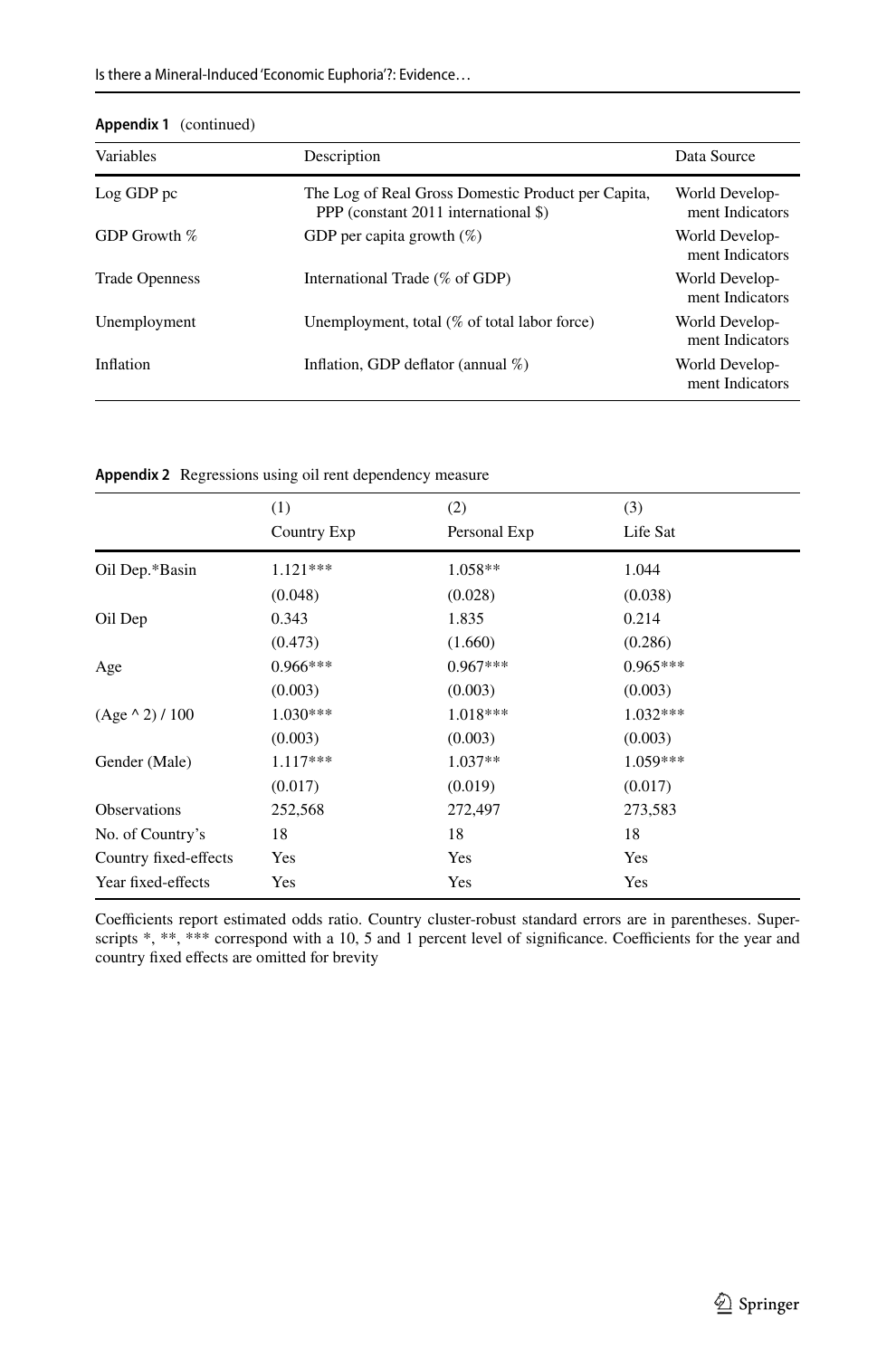|                       | (1)         | (2)          | (3)        |  |
|-----------------------|-------------|--------------|------------|--|
|                       | Country Exp | Personal Exp | Life Sat   |  |
| Oil per capita*Basin  | 1.111       | 0.857        | 0.940      |  |
|                       | (0.331)     | (0.253)      | (0.288)    |  |
| Oil per capita        | 1.146       | 1.345        | 1.113      |  |
|                       | (0.243)     | (0.285)      | (0.198)    |  |
| Age                   | $0.966***$  | $0.967***$   | $0.965***$ |  |
|                       | (0.003)     | (0.003)      | (0.003)    |  |
| $(Age \land 2) / 100$ | $1.030***$  | 1.018***     | $1.032***$ |  |
|                       | (0.003)     | (0.003)      | (0.003)    |  |
| Gender (Male)         | $1.117***$  | $1.037**$    | $1.059***$ |  |
|                       | (0.017)     | (0.018)      | (0.017)    |  |
| Observations          | 252,568     | 272,497      | 273,583    |  |
| No. of Country's      | 18          | 18           | 18         |  |
| Country fixed-effects | Yes         | Yes          | Yes        |  |
| Year fixed-effects    | Yes         | Yes          | Yes        |  |

<span id="page-21-0"></span>**Appendix 3** Regressions using the log of oil rents per capita measure

Coefficients report estimated odds ratio. Country cluster-robust standard errors are in parentheses. Superscripts \*, \*\*\* correspond with a 10, 5 and 1 percent level of significance. Coefficients for the year and country fxed efects are omitted for brevity

|                       | (1)         | (2)          | (3)        |
|-----------------------|-------------|--------------|------------|
|                       | Country Exp | Personal Exp | Life Sat   |
| Min. Dep. *Basin      | $1.124***$  | $1.086**$    | 1.046      |
|                       | (0.045)     | (0.037)      | (0.030)    |
| Min. Dep              | 0.145       | 0.446        | 0.512      |
|                       | (0.212)     | (0.683)      | (0.656)    |
| Age                   | $0.966***$  | $0.967***$   | $0.966***$ |
|                       | (0.003)     | (0.004)      | (0.003)    |
| $(Age \land 2) / 100$ | $1.030***$  | 1.018***     | $1.032***$ |
|                       | (0.003)     | (0.003)      | (0.004)    |
| Gender (Male)         | $1.125***$  | $1.044**$    | $1.086***$ |
|                       | (0.020)     | (0.022)      | (0.015)    |
| <b>Observations</b>   | 200,878     | 216,628      | 216,814    |
| No. of Country's      | 14          | 14           | 14         |
| Country fixed-effects | Yes         | Yes          | Yes        |
| Year fixed-effects    | Yes         | Yes          | Yes        |

<span id="page-21-1"></span>**Appendix 4** Regressions using mineral rent dependency measure and the restricted sample

Coefficients report estimated odds ratio. Country cluster-robust standard errors are in parentheses. Superscripts  $*, **$ ,  $***$  correspond with a 10, 5 and 1 percent level of significance. Coefficients for the year and country fxed efects are omitted for brevity. The restricted sample excludes observations from countries with small extractive industries (inc. El Salvador, Paraguay, Panama, and Honduras)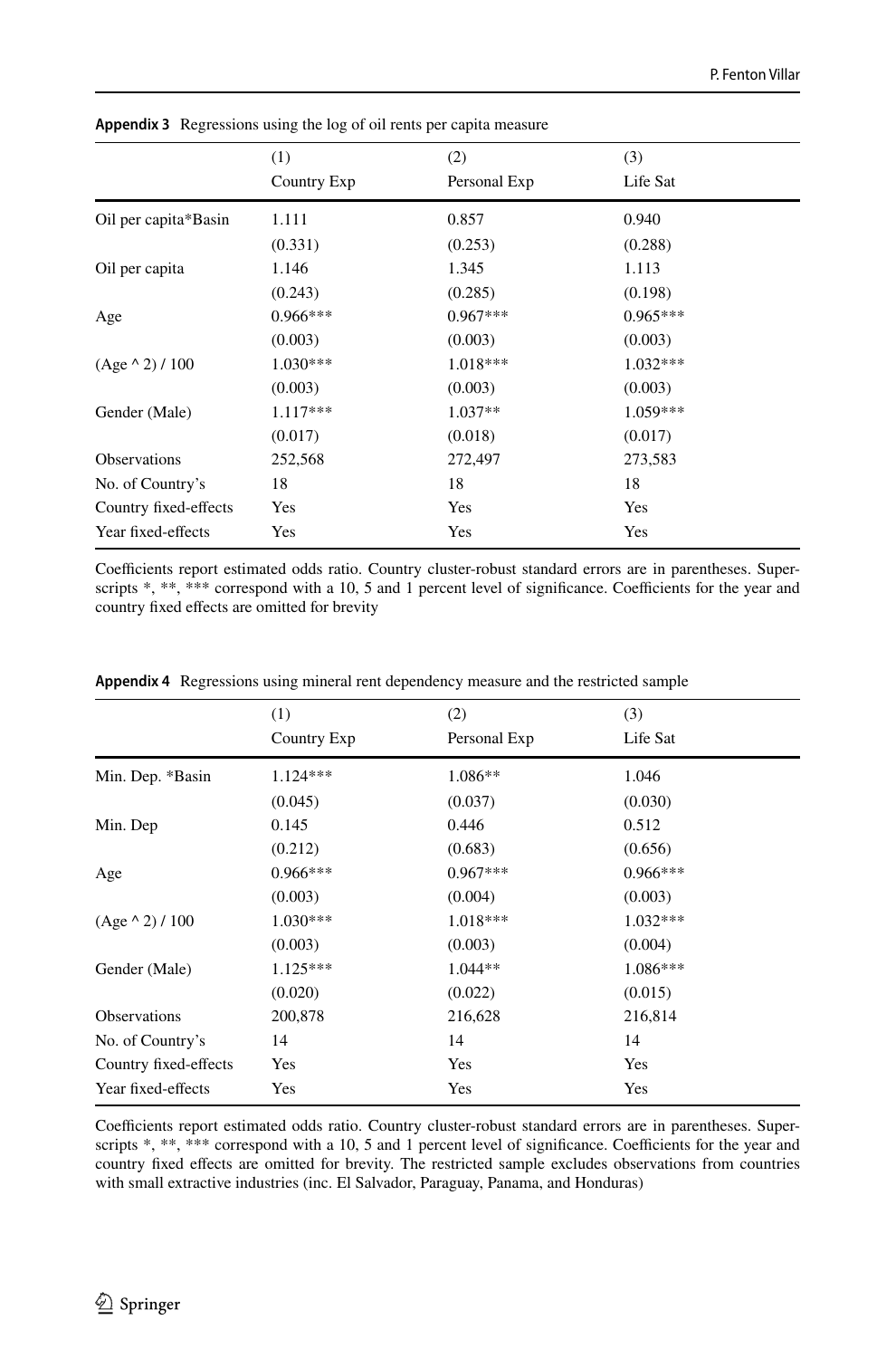|                       | (1)<br>Country Exp | (2)<br>Personal Exp | (3)<br>Life Sat |  |
|-----------------------|--------------------|---------------------|-----------------|--|
|                       |                    |                     |                 |  |
| Min. per capita*Basin | 1.370              | 0.996               | 1.042           |  |
|                       | (0.354)            | (0.256)             | (0.190)         |  |
| Min. per capita       | 1.103              | 1.291               | 1.106           |  |
|                       | (0.138)            | (0.208)             | (0.152)         |  |
| Age                   | $0.966***$         | $0.967***$          | $0.966***$      |  |
|                       | (0.003)            | (0.004)             | (0.003)         |  |
| $(Age \land 2) / 100$ | $1.030***$         | 1.018***            | $1.032***$      |  |
|                       | (0.003)            | (0.003)             | (0.004)         |  |
| Gender (Male)         | $1.125***$         | $1.044**$           | $1.085***$      |  |
|                       | (0.020)            | (0.022)             | (0.015)         |  |
| <b>Observations</b>   | 200,878            | 216,628             | 216,814         |  |
| No. of Country's      | 14                 | 14                  | 14              |  |
| Country fixed-effects | Yes                | Yes                 | Yes             |  |
| Year fixed-effects    | Yes                | Yes                 | Yes             |  |

<span id="page-22-0"></span>**Appendix 5** Regressions using the log of mineral rents per capita measure and the restricted sample

Coefficients report estimated odds ratio. Country cluster-robust standard errors are in parentheses. Superscripts \*, \*\*, \*\*\* correspond with a 10, 5 and 1 percent level of significance. Coefficients for the year and country fxed efects are omitted for brevity. The restricted sample excludes observations from countries with small extractive industries (inc. El Salvador, Paraguay, Panama, and Honduras)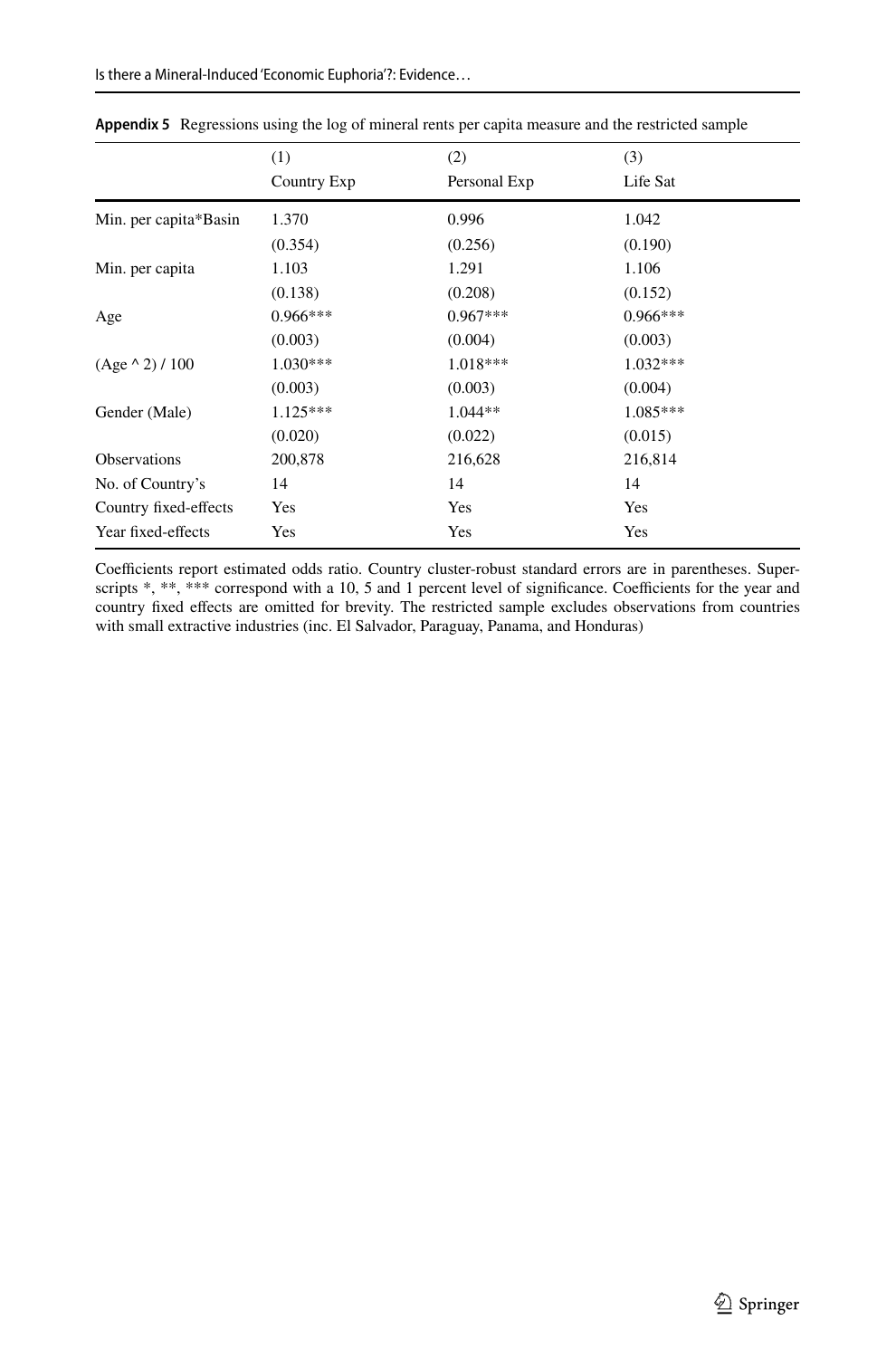|                       | (1)         | (2)          | (3)<br>Life Sat |
|-----------------------|-------------|--------------|-----------------|
|                       | Country Exp | Personal Exp |                 |
| Min. Dep.*Basin       | 1.098***    | $1.067**$    | 1.022           |
|                       | (0.026)     | (0.031)      | (0.018)         |
| Min. Dep              | 0.110       | 0.325        | 0.295           |
|                       | (0.197)     | (0.418)      | (0.233)         |
| Log GDP pc            | 2.016       | 3.070*       | $4.016***$      |
|                       | (1.229)     | (1.781)      | (1.086)         |
| GDP Growth %          | $1.060***$  | $1.049***$   | $1.021***$      |
|                       | (0.017)     | (0.017)      | (0.007)         |
| <b>Trade Openness</b> | 1.000       | 0.999        | $1.003*$        |
|                       | (0.005)     | (0.004)      | (0.002)         |
| Unemployment          | 1.018       | 1.013        | 1.031           |
|                       | (0.023)     | (0.023)      | (0.019)         |
| Inflation             | 0.999       | 1.004        | 1.004           |
|                       | (0.009)     | (0.008)      | (0.004)         |
| Observations          | 251,111     | 270,993      | 272,120         |
| No. of Countries      | 18          | 18           | 18              |
| Country fixed-effects | Yes         | Yes          | Yes             |
| Year fixed-effects    | Yes         | Yes          | Yes             |

<span id="page-23-0"></span>**Appendix 6** Regressions using mineral rent dependency measure and additional country-level control variables

Coefficients report estimated odds ratio. Country cluster-robust standard errors are in parentheses. Superscripts  $*, **$ ,  $***$  correspond with a 10, 5 and 1 percent level of significance. Coefficients for the individual-level control variables (inc. age, age squared, gender, civil status, education level, socioeconomic status) and year and country fxed efects are omitted for brevity. The restricted sample excludes observations from countries with small extractive industries (inc. El Salvador, Paraguay, Panama, and Honduras)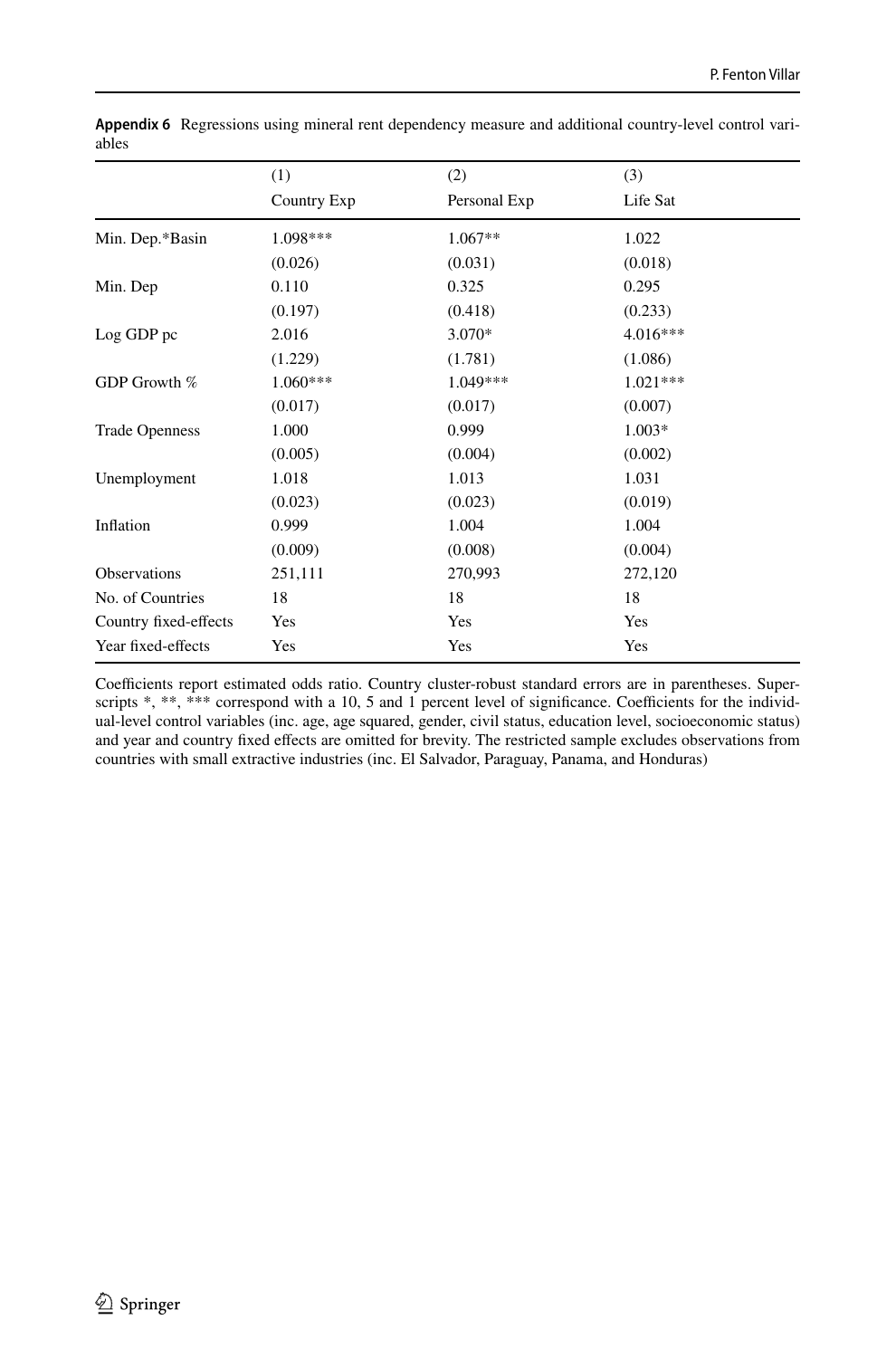|                       | (1)<br>Country Exp | (2)          | (3)<br>Life Sat |  |
|-----------------------|--------------------|--------------|-----------------|--|
|                       |                    | Personal Exp |                 |  |
| Min. per capita*Basin | 1.061              | 0.818        | 1.070           |  |
|                       | (0.214)            | (0.206)      | (0.161)         |  |
| Min. per capita       | 1.185              | 1.347        | 0.996           |  |
|                       | (0.165)            | (0.420)      | (0.113)         |  |
| Log GDP pc            | 0.850              | 1.381        | 3.299***        |  |
|                       | (0.531)            | (0.703)      | (0.654)         |  |
| GDP Growth %          | $1.062***$         | $1.052***$   | $1.020***$      |  |
|                       | (0.016)            | (0.016)      | (0.007)         |  |
| <b>Trade Openness</b> | 0.999              | 0.998        | 1.003           |  |
|                       | (0.005)            | (0.004)      | (0.002)         |  |
| Unemployment          | 1.003              | 0.996        | 1.026           |  |
|                       | (0.019)            | (0.018)      | (0.017)         |  |
| Inflation             | 0.997              | 1.002        | 1.003           |  |
|                       | (0.007)            | (0.007)      | (0.004)         |  |
| Observations          | 251,111            | 270,993      | 272,120         |  |
| No. of Countries      | 18                 | 18           | 18              |  |
| Country fixed-effects | Yes                | Yes          | Yes             |  |
| Year fixed-effects    | Yes                | Yes          | Yes             |  |

<span id="page-24-0"></span>**Appendix 7** Regressions using the log of mineral rents per capita measure and additional country-level control variables

Coefficients report estimated odds ratio. Country cluster-robust standard errors are in parentheses. Superscripts  $*, **$ ,  $***$  correspond with a 10, 5 and 1 percent level of significance. Coefficients for the individual-level control variables (inc. age, age squared, gender, civil status, education level, socioeconomic status) and year and country fxed efects are omitted for brevity. The restricted sample excludes observations from countries with small extractive industries (inc. El Salvador, Paraguay, Panama, and Honduras)

|                       | (1)<br>Country Exp | (2)<br>Personal Exp | (3)<br>Life Sat |  |
|-----------------------|--------------------|---------------------|-----------------|--|
|                       |                    |                     |                 |  |
| Min. Dep.*Basin       | $1.022**$          | $1.013**$           | 1.007           |  |
|                       | (0.008)            | (0.006)             | (0.004)         |  |
| Min Dep               | 0.661              | 0.861               | 0.867           |  |
|                       | (0.181)            | (0.215)             | (0.167)         |  |
| Min. per capita*Basin | 1.028              | 0.993               | 1.021           |  |
|                       | (0.044)            | (0.040)             | (0.025)         |  |
| Min. per capita       | 1.024              | 1.036               | 1.003           |  |
|                       | (0.030)            | (0.027)             | (0.019)         |  |
| <b>Observations</b>   | 246                | 264                 | 247             |  |
| No. of Country's      | 18                 | 18                  | 18              |  |
| Country fixed-effects | Yes                | Yes                 | Yes             |  |
| Year fixed-effects    | Yes                | Yes                 | Yes             |  |

<span id="page-24-1"></span>**Appendix 8** Regressions using logged country averaged outcome data

Regressions estimated using Ordinary Least Squares (OLS). Robust standard errors are in parentheses. Superscripts \*, \*\*, \*\*\* correspond with a 10, 5 and 1 percent level of significance. Coefficients for the constant and year and country fxed efects are omitted for brevity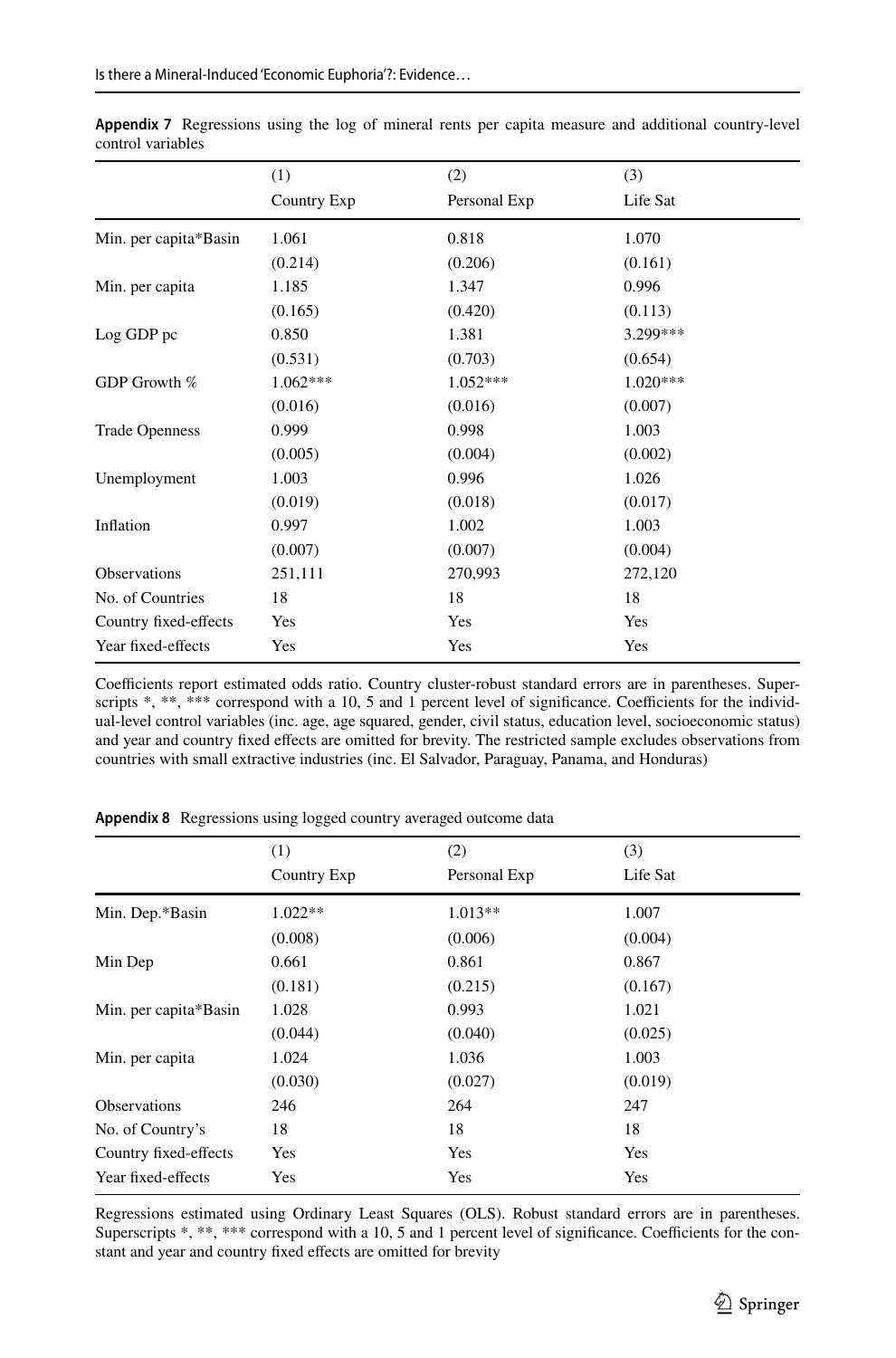**Acknowledgements** This work has been supported by the Economic and Social Research Council (ESRC) award to the University of East Anglia [Grant No. 1948727—ES/P00072X/1]. I am grateful for this support and I would also like to thank Dr Edward Anderson and Dr Elissaios Papyrakis who provided constructive comments on this research.

**Funding** This work has been funded by the Economic and Social Research Council (ESRC) award to the University of East Anglia [Grant No. 1948727—ES/P00072X/1].

**Data Availability** In line with user data agreements, interested readers should seek data from the original source. The data used in this analysis is free and publicly available from the repositories cited in the text.

# **Declarations**

**Confict of interest** The authors declare that they have no confict of interest.

**Open Access** This article is licensed under a Creative Commons Attribution 4.0 International License, which permits use, sharing, adaptation, distribution and reproduction in any medium or format, as long as you give appropriate credit to the original author(s) and the source, provide a link to the Creative Commons licence, and indicate if changes were made. The images or other third party material in this article are included in the article's Creative Commons licence, unless indicated otherwise in a credit line to the material. If material is not included in the article's Creative Commons licence and your intended use is not permitted by statutory regulation or exceeds the permitted use, you will need to obtain permission directly from the copyright holder. To view a copy of this licence, visit [http://creativecommons.org/licenses/by/4.0/.](http://creativecommons.org/licenses/by/4.0/)

# **References**

- <span id="page-25-4"></span>Aitkin, M., & Longford, N. (1986). Statistical modelling issues in school efectiveness studies. *Journal of the Royal Statistical Society, 149*(1), 1–43.
- <span id="page-25-3"></span>Ali, S., Mansoob Murshed, S., & Papyrakis, E. (2020). Happiness and the Resource Curse. *Journal of Happiness Studies, 21*, 437–464.
- <span id="page-25-9"></span>Arezki, R., Ramey, V., & Sheng, L. (2017). News Shocks in Open Economies: Evidence from Giant Oil Discoveries. *The Quarterly Journal of Economics, 132*(1), 103–155.
- <span id="page-25-7"></span>Armand, A., Coutts, A., Vicente, P. C., & Vilela, I. (2020). Does information break the political resource curse? Experimental evidence from Mozambique. *American Economic Review, 110*(11), 3431–3453.
- <span id="page-25-0"></span>Arsel, M., Hogenboom, B., & Pellegrini, L. (2016). The extractive imperative in Latin America. *The Extractive Industries and Society, 3*(4), 880–887.
- <span id="page-25-5"></span>Balassa, B. (1980). *The Process of Industrial Development and Alternative Development Strategies*. Princeton University.
- <span id="page-25-6"></span>Barraza, F., Maurice, L., Uzu, G., Becerra, S., López, F., Ochoa-Herrera, V., Ruales, J., & Schreck, E. (2018). Distribution, contents and health risk assessment of metal(loid)s in small-scale farms in the Ecuadorian Amazon: An insight into impacts of oil activities. *Science of the Total Environment, 622*, 431–449.
- <span id="page-25-10"></span>Bazillier, R., & Girard, V. (2020). The gold digger and the machine Evidence on the distributive efect of theartisanal and industrial gold rushes in Burkina Faso. *Journal of Development Economics, 143*, 102411.

<span id="page-25-2"></span>Bjørnskov, C., Dreher, A., & Fischer, J. A. V. (2008). Cross-country determinants of life satisfaction: Exploring diferent determinants across groups in society. *Social Choice and Welfare, 30*, 119–173.

<span id="page-25-1"></span>Blanchfower, D., Bell, D., Montagnoli, A., & Moro, M. (2014). The happiness trade-of between unemployment and infation. *Journal of Money, Credit and Banking, 46*(S2), 117–141.

<span id="page-25-13"></span>Borenstein, M., Hedges, L., Higgins, J., & Rothstein, H. (2009). *Introduction to Meta-Analysis*. Wiley.

- <span id="page-25-12"></span>Bosco, F., Aguinis, H., Singh, K., & Field, J. (2015). Correlational Efect Size Benchmarks. *American Psychological Association, 100*(2), 431–449.
- <span id="page-25-8"></span>Brunnschweiler, C. & Poelhekke, S. (2019). Pushing One's Luck: Petroleum ownership and discoveries. *OxCarre Research Paper 219*.
- <span id="page-25-11"></span>Brunnschweiler, C., & Bulte, E. H. (2008). The resource curse revisited and revised: A tale of paradoxes and red herrings. *Journal of Environmental Economics and Management, 55*(3), 248–264.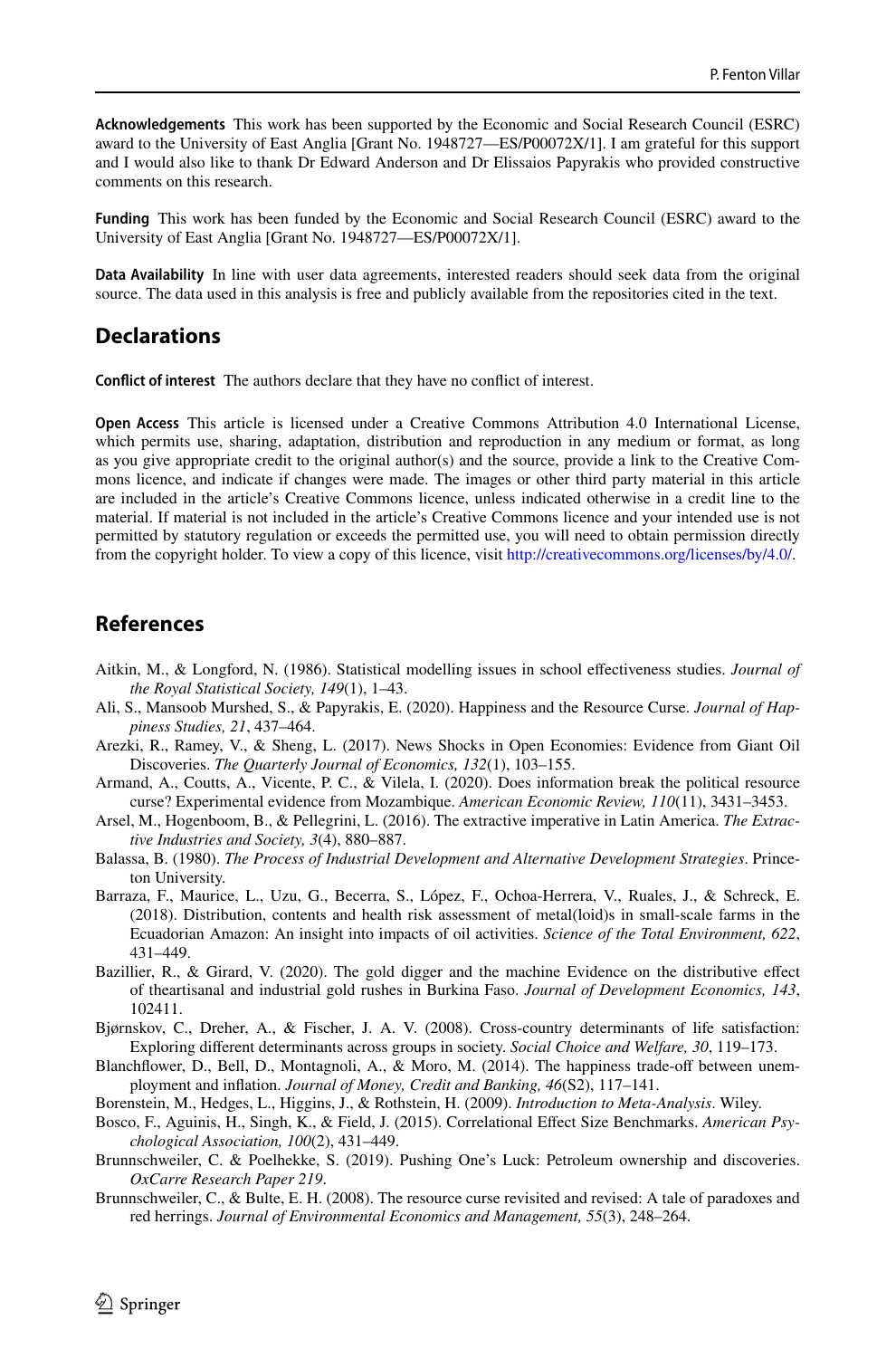- <span id="page-26-24"></span>Bun, M., & Harrison, T. (2019). OLS and IV estimation of regression models including endogenous interaction terms. *Econometric Reviews, 38*(7), 814–827.
- <span id="page-26-17"></span>Cassidy, T. (2019). The Long-Run Efects of Oil Wealth on Development: Evidence from Petroleum Geology. *The Economic Journal, 129*(623), 2745–2778.
- <span id="page-26-20"></span>Cathles, L. (2019). On the processes that produce hydrocarbon and mineral resources in sedimentary basins. *Geosciences, 9*, 520.
- <span id="page-26-26"></span>Clark, A. E. & D'Ambrosio, C. (2018). Economic inequality and subjective well-being across the world. *WIDER Working Paper 170.*
- <span id="page-26-6"></span>Clark, A. E. (2018). Four decades of the economics of happiness: Where next? *The Review of Income and Wealth, 64*(2), 245–269.
- <span id="page-26-28"></span>Cohen, J. (1988). *Statistical power analysis for the behavioral sciences* (2nd ed.). Lawrence Erlbaum.
- <span id="page-26-1"></span>Collier, P. (2017). The institutional and psychological foundations of natural resource policies. *The Journal of Development Studies, 53*(2), 217–228.
- <span id="page-26-2"></span>Cust, J. F. & Mihalyi, D. (2017). Evidence for a presource curse? oil discoveries, elevated expectations, and growth disappointments. *World Bank Policy Research Working Paper 8140.*
- <span id="page-26-4"></span>Cust, J & Mensah, J. (2020). Natural Resource Discoveries, Citizen Expectations and Household Decisions. *World Bank Policy Research Working Paper 9372.*
- <span id="page-26-18"></span>David, P. A., & Wright, G. (1997). Increasing returns and the genesis of American resource abundance. *Industrial and Corporate Change, 6*(2), 203–245.
- <span id="page-26-5"></span>Di Tella, R., MacCulloch, R. J., & Oswald, A. J. (2003). The Macroeconomics of Happiness. *The Review of Economics and Statistics., 85*(4), 809–827.
- <span id="page-26-7"></span>Easterlin, R. A. (2015). Happiness and economic growth: The evidence. In W. Glatzer, L. Camfeld, V. Møller, & M. Rojas (Eds.), *Global handbook of quality of life.* Springer.
- <span id="page-26-11"></span>Easterly, W. (1999). The ghost of fnancing gap: Testing the growth model used in the international fnancial institutions. *Journal of Development Economics, 60*(2), 423–438.
- <span id="page-26-12"></span>Fenton Villar, P. (2020). The extractive industries transparency initiative (EITI) and trust in politicians. *Resources Policy, 68*, 101713.
- <span id="page-26-23"></span>Fernihough, A & O'Rourk, K. (2014). Coal and the European Industrial Revolution. *NBER Working Paper No. 19802.*
- <span id="page-26-3"></span>Frynas, J. G., Wood, G., & Hinks, T. (2017). The resource curse without natural resources: Expectations of resource booms and their impact. *African Afairs, 116*(463), 223–260.
- <span id="page-26-13"></span>Gilberthorpe, E., & Papyrakis, E. (2015). The extractive industries and development: The resource curse at the micro, meso and macro levels. *The Extractive Industries and Society, 2*, 381–390.
- <span id="page-26-16"></span>Girard, V., Kudebayeva, A. & Toews, G. (2020). Infated Expectations and Commodity Prices: Evidence from Kazakhstan. *GLO Discussion Paper, No. 469.*
- <span id="page-26-27"></span>Graham, C., & Lora, E. (2009). *Paradox and perception: Measuring quality of life in Latin America*. The Brookings Institution Press.
- <span id="page-26-25"></span>Graham, C., & Sukhtankar, S. (2004). Does economic crisis reduce support for markets and democracy in latin america? some evidence from surveys of public opinion and well being. *Journal of Latin American Studies, 34*(2), 349–377.
- <span id="page-26-0"></span>Grayson, G. (1981). The Mexican Oil Boom. *Proceedings of the Academy of Political Science, 34*(1), 146–157.
- <span id="page-26-10"></span>Hartwick, J. (1977). Intergenerational equity and the investing of rents from exhaustible resources. *The American Economic Review, 67*(5), 972–974.
- <span id="page-26-15"></span>Haselip, J. (2011). Transparency, consultation and confict: Assessing the micro-level risks surrounding the drive to develop Peru's Amazonian oil and gas resources. *Natural Resources Forum, 35*(4), 283–292.
- <span id="page-26-29"></span>Hill, C., Bloom, H., Black, A., & Lipsey, M. (2008). Empirical benchmarks for interpreting efect sizes in research. *Child Development Perspectives, 2*(3), 172–177.
- <span id="page-26-21"></span>Kyser, T. (2007). Fluids, basin analysis, and mineral deposits. *Geofuids, 7*, 238–257.
- <span id="page-26-19"></span>Mahdavi et al. (2020). Why Do Governments Tax or Subsidize Fossil Fuels?. *CGD Working Paper 541.*
- <span id="page-26-9"></span>Mignamissi, D., & Kuete, Y. (2021). Resource rents and happiness on a global perspective: The resource curse revisited. *Resources Policy, 71*, 101994.
- <span id="page-26-22"></span>Mihalyi, D. (2020). The Long Road to First Oil. *Munich Personal RePEc Archive Paper 103855.*
- <span id="page-26-14"></span>Nogueira, M. (2017). Total's plans for Brazil's new oil frontier snagged on Amazon reef. Reuters News. [Online]. Available at: [https://de.reuters.com/article/us-brazil-oil-amazon/totals-plans-for-brazils-new](https://de.reuters.com/article/us-brazil-oil-amazon/totals-plans-for-brazils-new-oil-frontier-snagged-on-amazon-reef-idUKKBN1880L3)[oil-frontier-snagged-on-amazon-reef-idUKKBN1880L3.](https://de.reuters.com/article/us-brazil-oil-amazon/totals-plans-for-brazils-new-oil-frontier-snagged-on-amazon-reef-idUKKBN1880L3)
- <span id="page-26-8"></span>Oshio, T. (2017). Which is More Relevant for Perceived Happiness, Individual-Level or Area-Level Social Capital? A Multilevel Mediation Analysis. *Journal of Happiness Studies, 18*, 765–783.